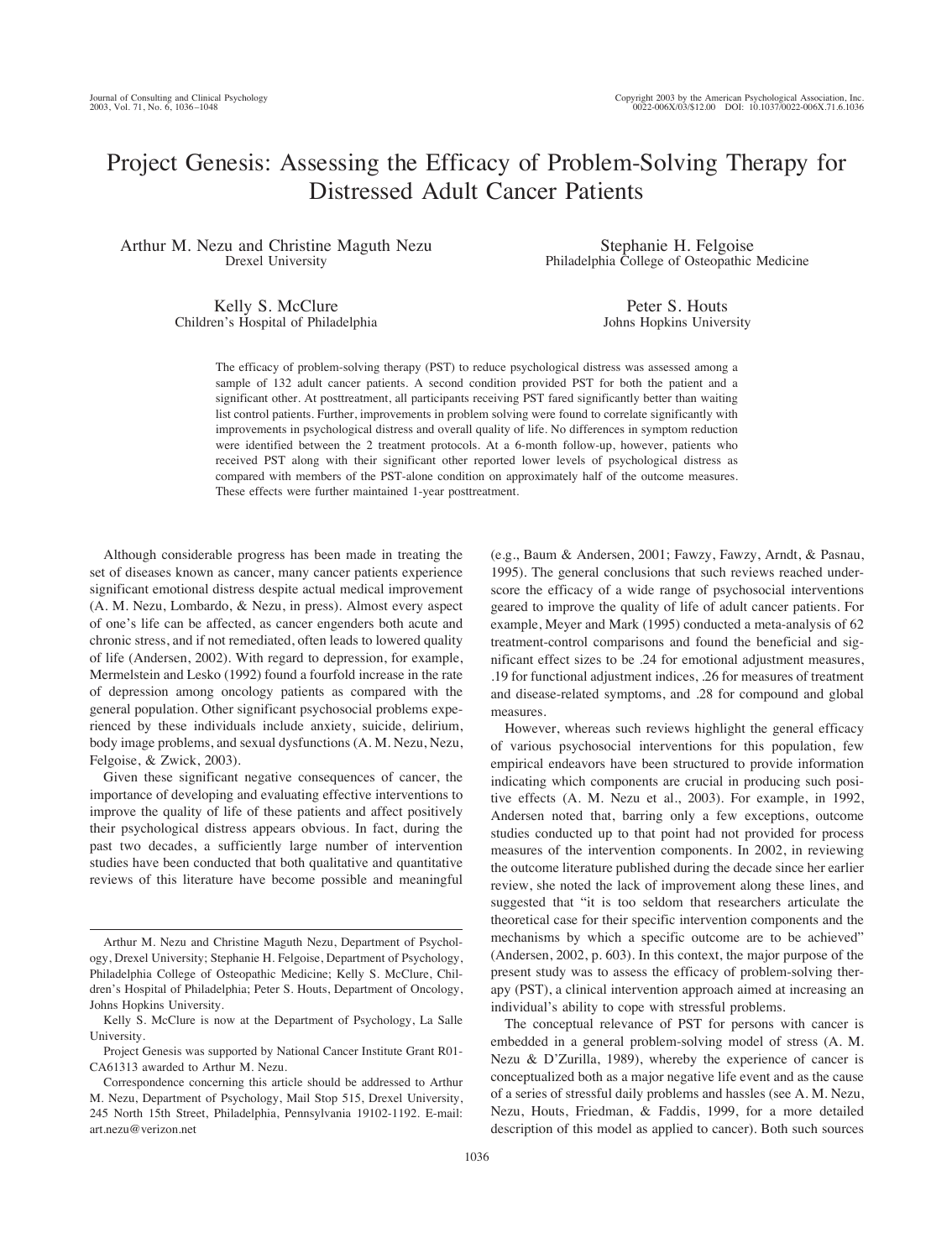of stress are further hypothesized to increase the likelihood that a cancer patient will experience significant psychological distress, including feelings of depression. However, one's problem-solving ability is conceptualized as an important moderator of these relationships, whereby effective problem-solving ability should attenuate the probability of experiencing distress, even when one is confronted by cancer-related stressful events. The core assumptions of this general model have been supported by research findings from both university students and clinical patient samples (Brack, LaClave, & Wyatt, 1992; Cheng, 2001; Frye & Goodman, 2000; Goodman, Gravitt, & Kaslow, 1995; Miner & Dowd, 1996; A. M. Nezu, 1986b; A. M. Nezu, Nezu, Saraydarian, Kalmar, & Ronan, 1986; A. M. Nezu, Perri, Nezu, & Mahoney, 1987; A. M. Nezu, Nezu, Faddis, DelliCarpini, & Houts, 1995; A. M. Nezu & Ronan, 1985, 1988; Priester & Clum, 1993), as well as from adult cancer patients (A. M. Nezu et al., 1995; C. M. Nezu et al., 1999). For example, A. M. Nezu et al. (1995) found that under similarly high levels of cancer-related stress, those patients who were characterized as ineffective problem solvers reported higher levels of depression as compared with their cancer-patient counterparts who were characterized as effective problem solvers.

The major implication of this model for treatment, then, suggests that providing PST to patients with cancer should increase their ability to cope more effectively and, therefore, should affect positively their distress and quality of life. This is in keeping with Andersen's (2001) biobehavioral model of cancer stress and disease course, which in part, underscores the importance of affecting a cancer patient's level of stress as a means of enhancing his or her quality of life and potentially improving the overall disease outcome. Previous research that has identified PST to be an efficacious clinical intervention for a variety of psychological disorders (see D'Zurilla & Nezu, 1999, for an overview of this literature), especially major depression (Arean et al., 1993; A. M. Nezu, 1986a; A. M. Nezu & Perri, 1989), offers additional support for the hypothesis that PST would be an efficacious intervention for such goals among adult cancer patients.

In addition, given the lack of tests in previous outcome studies on the mechanisms of action underlying specific clinical interventions for cancer patients (Andersen, 1992; A. M. Nezu et al., 2003), it was considered important to ask the following question directly: Are improvements in problem-solving effectiveness associated with decreases in psychological distress?

Another purpose of this study was to assess the potential added benefits of including a significant other (SO) in treatment. Although not a ubiquitous finding (e.g., Moore & Chaney, 1985), researchers in general have suggested that spouse involvement in the treatment of psychopathology (e.g., depression, agoraphobia, alcoholism) adds positively to the effects of a psychosocial intervention (Jacobson, Holtzworth-Munroe, & Schmaling, 1989). In addition, such studies converge with the literature underscoring the importance of social support in fostering improved psychosocial response to medical illnesses such as cancer (Manne, 2003). Elsewhere, we have argued theoretically that providing training in problem-solving skills to spouses or life partners of a cancer patient can improve their caregiver effectiveness as well as decrease their sense of burden (Houts, Nezu, Nezu, & Bucher, 1996). In this manner, spouses can help the cancer patient improve. Given these contexts, it was hypothesized that formalizing a social support system (i.e., including a patient-identified SO such as a

spouse, life partner, or adult son or daughter in the training) would increase the treatment effects of PST by reinforcing and enhancing skill acquisition, fostering social support, and facilitating in vivo application of the problem-solving skills. In essence, this SO served both as a problem-solving coach and as a training buddy.

To test the above hypotheses, we conducted a prospective outcome study, entitled Project Genesis, whereby adult cancer patients experiencing significant psychological distress were randomly assigned to one of three treatment conditions: (a) PST, (b) PST with a significant other (PST–SO), and (c) waiting list control (WLC). Patients in each of these three conditions continued to receive standard medical care for their cancer treatment. Therefore, the specific research questions addressed in this study involved potential benefits of PST, PST–SO, or WLC above and beyond that attributable to standard medical care.

# Method

#### *Participants*

Persons participating in this study included adults who were diagnosed with cancer within the 6 months prior to initial contact who were currently receiving some form of medical treatment for their cancer, were experiencing significant psychological distress, and met the study's other inclusion and exclusion criteria. This study took place at two different hospital sites, one in a major city (Philadelphia) and the second in a more rural area (Central Pennsylvania).

#### *Inclusion and Exclusion Criteria*

To be eligible to participate in this study, individuals needed to (a) be between the ages of 18 and 65; (b) meet the screening criteria for psychological distress; (c) be able to read English at least on a sixth-grade level; (d) be able to identify a person (e.g., spouse, life partner, adult son or daughter) willing to be an active participant in the study; (e) have a prognosis of a 5-year survival rate of 50% or greater as deemed by their oncologist, breast surgeon, or other relevant attending physician (suggesting a reasonable rate of cure or prolonged medical survival with state-ofthe-art medical care and no Stage IV diagnosis); (f) receive a score of 70 or greater on the Karnofsky Performance Status Scale (Karnofsky & Burchenal, 1949); and (g) be willing to provide written informed consent to participate in the study, which included several clinical evaluations, provide access to medical records, and allow all interviews and PST treatment sessions to be audiotaped. The Karnofsky Performance Status Scale is a standard measure in oncology practice and research and represents an interviewer-rated instrument. This scale evaluates a patient's degree of impairment in physical activity and self-care. It is rated in deciles from 0 to 100, where  $0 = death$  and  $100 = completely$  *normal functioning*. Karnofsky Performance Status Scale scores of 70 and greater were included in this study as an inclusion criterion on the basis of previous research (e.g., Telch & Telch, 1986), suggesting that patients scoring below this cutoff score would be unable to fulfill study requirements.

The experience of significant psychological distress was not defined by any particular psychiatric diagnosis, but rather by clinical levels of distress symptomatology and adjustment difficulties. Specifically, this involved receiving (a) a *T* score of greater than or equal to 63 on the Global Severity Index (GSI) of the Brief Symptom Inventory (BSI; Derogatis, 1993) and (b) a score of 14 or greater on the Hamilton Rating Scale for Depression (HRSD; Hamilton, 1960).

Exclusion criteria included the presence of (a) a certain known psychiatric disturbance existing prior to the diagnosis of cancer (i.e., diagnosis of bipolar disorder, psychosis, or borderline personality disorder), (b) a diagnosis of mental retardation, (c) acute suicidal behavior, and (d) current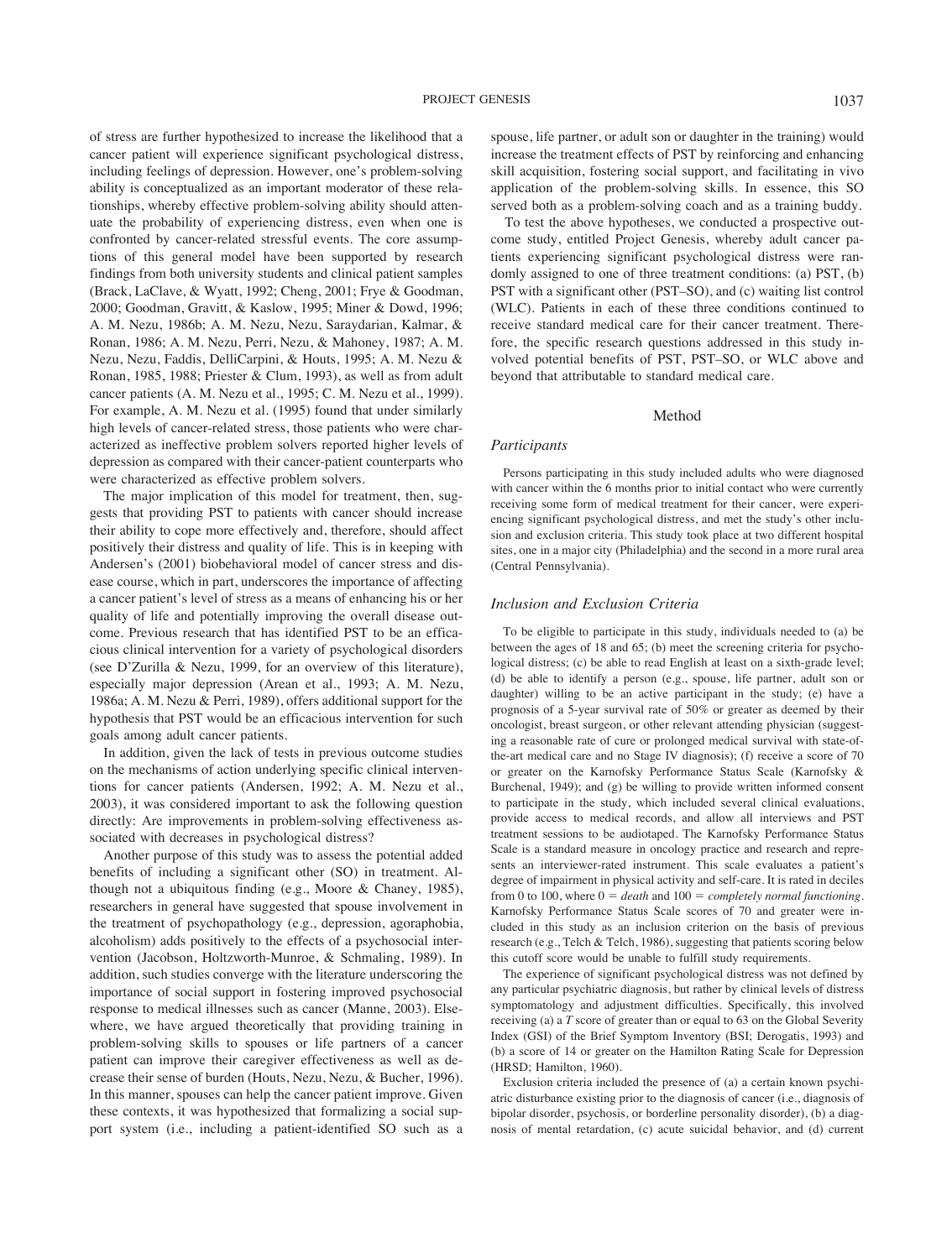receipt of either psychotherapy or drug treatment for emotional or psychological problems.

## *Recruitment and Screening Procedure*

Referral sources for potential research participants included oncologyrelated services at both treatment sites and neighboring hospitals and cancer centers (e.g., radiation oncology, breast health centers, hematology and/or oncology, head and neck surgery) as well as at local cancer referral agencies (e.g., American Cancer Society). Interested individuals were initially provided a brief description of the clinical and research components of Project Genesis and invited to participate in an intake interview if they met various initial criteria with specific regard to the cancer diagnosis, verbal self-report of significant emotional distress, and ability to identify a potential SO who would likely consent to participate in the project.

During the intake session, individuals were given additional details concerning the research protocol and provided the opportunity to discuss possible ethical or clinical concerns. If a person was willing to continue in the screening process by providing written informed consent, he or she was then asked to undergo a 45-min semistructured clinical interview during which the assessor collected information necessary to complete the Karnofsky Performance Status Scale, the HRSD, and the Omega Vulnerability Rating Scales (Omega; Weisman, Worden, & Sobel, 1980). The cancer patient was also asked to identify a potential SO who might serve as a problem-solving coach if that person was assigned to the PST–SO condition. After the interview, participants were asked to complete a battery of self-report measures and provided with one measure (Katz Adjustment Scale, Relative's Form; KAS-R; Katz & Lyerly, 1963) to take home for their SO to complete independently and send back to the research team (see *Measures*).

Individuals who conducted the clinical interviews included advanced clinical psychology graduate students who had the equivalent of a master's degree and participated in a 10-hr training protocol led by either Arthur M. Nezu or Christine Maguth Nezu. Mock interviews were conducted as a means of training, and evaluators were provided feedback on their interview skills and ability to accurately complete the Karnofsky Performance Status Scale, HRSD, and Omega measures. All interviews (i.e., pretreatment, posttreatment, 6-month follow-up, and 1-year follow-up) were audiotaped. A random (stratified by assessment point) 35% of the tapes were independently rated by a second clinical evaluator to provide a second set of HRSD and Omega scores. Interrater reliability estimates for these measures across the four assessment points (baseline, posttreatment, 6-month follow-up, and 1-year follow-up) were found to be .89, .83, .92, and .88 for the HRSD and .92, .84, .88, and .84 for the Omega measure, respectively. In addition, Arthur M. Nezu randomly selected 30% of the baseline assessment evaluation tapes and independently completed a second Karnofsky Performance Status Scale rating. Interrater reliability regarding this measure was found to be .91.

## *Measures*

Measures of patients' quality of life and psychological distress served as the major dependent variables used to assess the effects of the problemsolving intervention on adjustment. We made an attempt to increase the construct validity of the assessment protocol by including measures that represented three different sources of information: clinician ratings, patient self-reports, and ratings by an SO. Therefore, in addition to the HRSD and Omega ratings obtained from the semistructured clinical interview, we included three self-report measures in this investigation (Profile of Mood States [POMS]; McNair, Lorr, & Droppleman, 1992; Cancer Rehabilitation Evaluation System, Short Form for Research [CARES]; Schag & Heinrich, 1989; and the BSI), one measure completed by an SO (KAS-R), and one additional measure completed by a physician (Quality-of-Life Index [QL Index]; Spitzer et al., 1981). Last, the Social Problem-Solving InventoryRevised (SPSI–R; D'Zurilla, Nezu, & Maydeu-Olivares, 2002) served as the measure to address changes in the hypothesized mechanism of action (i.e., PST leads to improvements in problem-solving coping, which leads to improvements in quality of life and psychological well being).

*HRSD.* The HRSD is a 17-item clinician-rated measure of depressive symptom severity and has been used extensively in clinical research evaluating the effects of various drug and psychosocial treatment approaches. Nine items include 5-point scales ranging from 0 to 4 representing ascending levels of symptom severity, whereas the remaining 8 items include 3-point scales ranging from 0 to 2, also representing ascending levels of severity. A score of 14 or greater was used as one of the inclusion criteria in this study, as that level has been previously used in various outcome studies to indicate a moderate level of clinical depression (A. M. Nezu, Nezu, McClure, & Zwick, 2002). Estimates of interrater reliability have been found to be .84 and higher, whereas its internal consistency has been found to range from .45 to .78 (A. M. Nezu, Ronan, Meadows, & McClure, 2000).

*Omega.* The Omega was developed to provide a clinician-rated evaluation of a cancer patient's vulnerability to emotional distress along 13 dimensions (e.g., hopelessness, anxiety, powerlessness). Each dimension is rated along a specific 4-point scale on which higher values represent more distress (e.g.,  $1$  = *feels safe and in little danger* to  $4$  = *panicky; feels overwhelmed*). As a screening device, the Omega was found to be sensitive and specific in identifying high- versus low-distress cancer patients as well as to be sensitive to the effects of a psychosocial intervention geared to reduce distress (Weisman et al., 1980). Because it was originally developed and evaluated on a cancer population, its inclusion in this study was viewed as particularly relevant.

*POMS.* The POMS is a self-report measure that contains 65 adjectives for which respondents are requested to rate the degree to which that adjective describes the way they have been feeling recently. Ratings range from 0 (*not at all*) to 4 (*extremely*). Most adjectives reflect negative moods (e.g., *sad*, *bushed*), whereas others represent positive moods (e.g., *alert*, *carefree*). In addition to six factor analytically derived scales (Anxiety, Depression, Anger, Vigor, Fatigue, Confusion), a total mood disturbance score can be calculated. This total POMS score was used in this study as a measure of self-reported negative mood and distress. Overall, it has strong psychometric properties regarding reliability and validity, has a long history of use as an outcome measure to detect changes engendered by medical and psychological interventions, and is frequently applied to cancer patients (A. M. Nezu et al., 2000).

*CARES.* The CARES is a revision of the earlier Cancer Inventory of Problem Situations and was developed by using a competency-based model of coping with cancer as its theoretical underpinnings (Heinrich, Schag, & Ganz, 1984). This cancer-specific self-report measure was designed to assess day-to-day problems and rehabilitation needs of cancer patients (e.g., "difficulty bending or lifting," "frequently feel anxious," "frequently have pain," "difficulty finding a new job since cancer"). Patients rate each problem on a 5-point scale (where  $0 = no$  *problem* and 4 ! *severe problem*). The short form for research contains 59 items and can be scored according to a total score and five subscale scores (Physical, Psychosocial, Medical Interaction, Marital, Sexual). These scales were based on item reduction and factor analytic techniques. The CARES measure has been normed on a sample of over 1,100 cancer patients and has been found to possess strong psychometric properties of reliability and validity (Schag, Heinrich, Aadland, & Ganz, 1990). Because it represents a comprehensive list of problems encountered by cancer patients on a daily basis as they cope with the disease and its treatment, the total CARES score was included in this study as one measure of a cancer patient's overall quality of life.

*BSI.* The BSI is a 53-item self-report measure of psychiatric symptomatology experienced by psychiatric and medical patients. The BSI has been used effectively to assess psychological distress among cancer patients and is rated on a 5-point scale of distress. The BSI can be scored for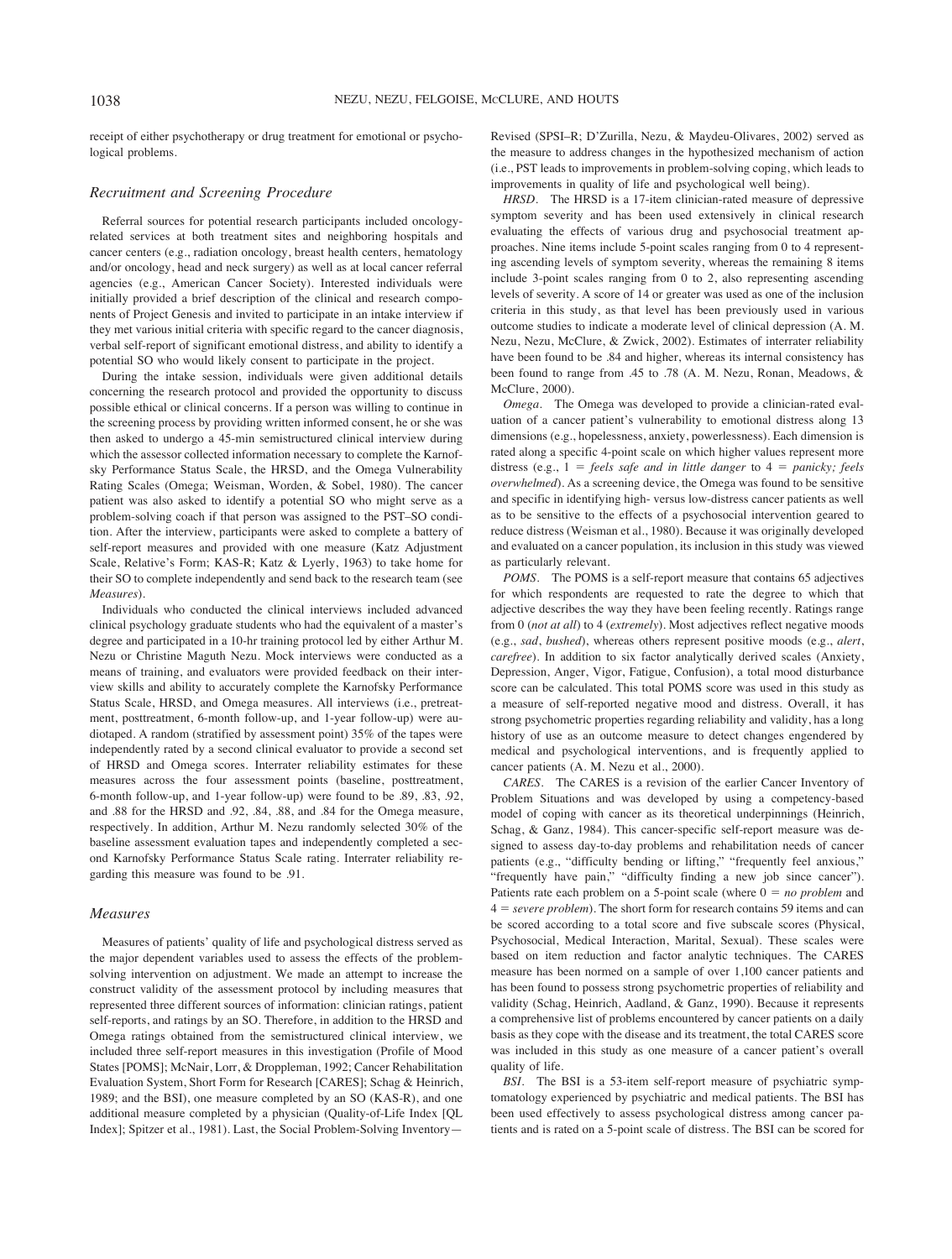nine primary symptom dimensions: Somatization, Obsessive–Compulsive, Interpersonal Sensitivity, Depression, Anxiety, Hostility, Phobic Anxiety, Paranoid Ideation, and Psychoticism. In addition, three global indices exist: GSI, Positive Symptom Distress Index, and Positive Symptom Total. Test–retest reliability indices have been estimated to range between .80 and .90 across the three global scales. Internal consistency across the nine symptom dimensions ranges between .71 and .85. Strong convergent, discriminant, and predictive validity has been demonstrated for the BSI. The BSI identifies a positive case either by a score of 63 or greater on the GSI or by a score of 63 or greater on any two subscales. Zabora, Smith-Wilson, Fetting, and Enterline (1990) found the BSI to be a particularly valid and useful measure for psychosocial screening among newly diagnosed cancer patients. The GSI of the BSI was used in this study as a measure of overall psychological distress.

*KAS-R.* The KAS-R was originally designed to be used to obtain observer ratings of patient adjustment after hospitalization. The relative's form contains 127 items, which can be scored according to two major dimensions—Psychiatric Symptoms (e.g., "jittery," "gets angry and breaks things") and Interpersonal or Social Behavior (e.g., "curses at people," "refuses to speak at all for periods of time"). The KAS-R in this study was completed independently by a participant's designated SO. Each item is rated along a 4-point scale on which  $1 = almost never$  and  $4 = almost$ *always*. The KAS-R has strong psychometric properties of reliability and validity (Chen & Bryant, 1975) and has been used with a variety of psychiatric and medical patient populations (see Baker, Schmidt, Heinemann, Langley, & Miranti, 1998). It was included in this study to provide for a third source of information: individuals observing the cancer patient in his or her natural environment.

*QL Index.* The QL Index is a physician-rated measure of the quality of life among patients with cancer and other chronic diseases. It contains five items addressing areas of activity, daily living, health, support, and outlook. Each item is scored as either 0, 1, or 2, with higher scores reflecting a better quality of life. With regard to the area of health, for example,  $0 =$ *has been appearing to feel well or feeling "great" most of the time*,  $1 = has$ *been lacking energy or not feeling entirely "up to par" more than just occasionally*, and 2 ! *has been feeling very ill or "lousy"; seeming weak and washed out most of the time or was unconscious*. The QL Index has demonstrated strong reliability and validity properties. In addition, interrater agreement between physician raters has been found to be high (e.g.,  $\rho = 0.81$ ). The QL Index was included in this study to provide for another measure of quality of life from a source other than patient self-report and was provided by each participant's attending physician.

*SPSI–R.* The *SPSI–R* is a 52-item multidimensional measure of social problem-solving ability derived from a factor analysis of the original theory-driven Social Problem-Solving Inventory (D'Zurilla & Nezu, 1990). In addition to a total score, it consists of five scales that measure two constructive dimensions (Positive Problem Orientation, Rational Problem Solving) and three dysfunctional dimensions (Negative Problem Orientation, Impulsivity/Carelessness Style, Avoidance Style). Respondents are asked to rate items (e.g., "I go out of my way to avoid having to deal with problems in my life"; "Before I try to solve a problem, I set a specific goal so that I know exactly what I want to accomplish") on a 5-point Likert-type scale ranging from 0 (*not at all true of me*) to 4 (*extremely true of me*), on which higher scores reflect more effective problem solving. Researchers have found the SPSI–R to have strong internal consistency (alpha range is .79–.95 across the five scales) and test–retest reliability (estimates of .93 and .89 for the total score over a 3-week period among two different samples), as well as strong structural, concurrent, predictive, convergent, and discriminant validity (D'Zurilla et al., 2002). It has also been found to be sensitive to the effects of treatment. Inclusion of the SPSI–R in this study provides for an assessment of changes in the hypothesized mechanism of action, namely problem solving. In other words, the SPSI–R was included to evaluate the hypothesis that increases in problem-solving

effectiveness would be associated with both decreases in psychological distress and increases in a patient's quality of life.

#### *Assessment Points*

The major assessment points were baseline, posttreatment, and two follow-up evaluation times (6 months and 1 year). To increase compliance with attendance at the two follow-up points, patients completing the study were provided \$25 per session for their participation. At all posttreatment and follow-up evaluations, the clinical evaluators remained unaware as to a given participant's assignment to condition.

#### *Procedure*

One hundred fifty out of 262 persons who underwent the assessment protocol met the inclusion and exclusion criteria specified previously and were assigned randomly to one of the three conditions described later  $(n =$ 50 per condition). Patients not meeting study requirements but desiring therapy were provided with problem-solving treatment because of ethical considerations. However, such individuals were not considered research patients, and no data were obtained from their participation. Of the individuals not meeting criteria, approximately 92% did not meet the distress criteria, whereas the remaining patients were unable to recruit an SO to participate.

Because assignment to condition was staggered over the course of a 4-year period, the following random assignment procedure was used. For the first qualified patient, assignment to condition was made by using a random-numbers table. The second qualified patient was randomly assigned to one of the remaining two conditions, also by using a randomnumbers table. The third qualified patient was then entered into the last open condition. This process continued throughout the project such that any given treatment condition selected was not chosen again until the other two were represented once during every three patient assignments.

## *Treatment Conditions*

*PST.* This treatment program was based on the empirically validated problem-solving training manual originally developed for major depressive disorder (A. M. Nezu, Nezu, & Perri, 1989) and revised specifically for an adult cancer population (see A. M. Nezu, Nezu, Friedman, Faddis, & Houts, 1998, for a detailed PST for cancer treatment manual). The protocol was designed to be provided on an individual basis during 10 1.5-hr weekly sessions. Training in problem orientation was geared toward providing patients with a rational, positive, and constructive set or cognitive appraisal to problems in living and to problem solving as a means of coping with them. The goal during this process was to change those attitudes or beliefs that inhibit or interfere with attempts to engage in the remaining problemsolving tasks. In addition, participants were taught (a) to label emotions as cues as a means of identifying the existence of a problem and (b) to inhibit the tendency to respond automatically to problems and instead engage in the problem-solving process.

Training in the four rational problem-solving tasks involved teaching patients to (a) better define and formulate the nature of problems, (b) generate a wide range of alternative solutions, (c) systematically evaluate the potential consequences of a solution and select the most optimal ones to implement, and (d) monitor and evaluate the actual solution outcome after its implementation (see the Appendix for a list of training activities). Session 1 involved a general introduction to the program, Sessions 2 and 3 were devoted specifically to the problem-orientation component, and Sessions 4–6 involved didactics and practice in the four rational problemsolving skills. The last four sessions provided for an applied integration of the model, as well as for continued practice in the various problem-solving components. Emphasis on the problem-orientation component continued throughout treatment. In addition, between-sessions homework assign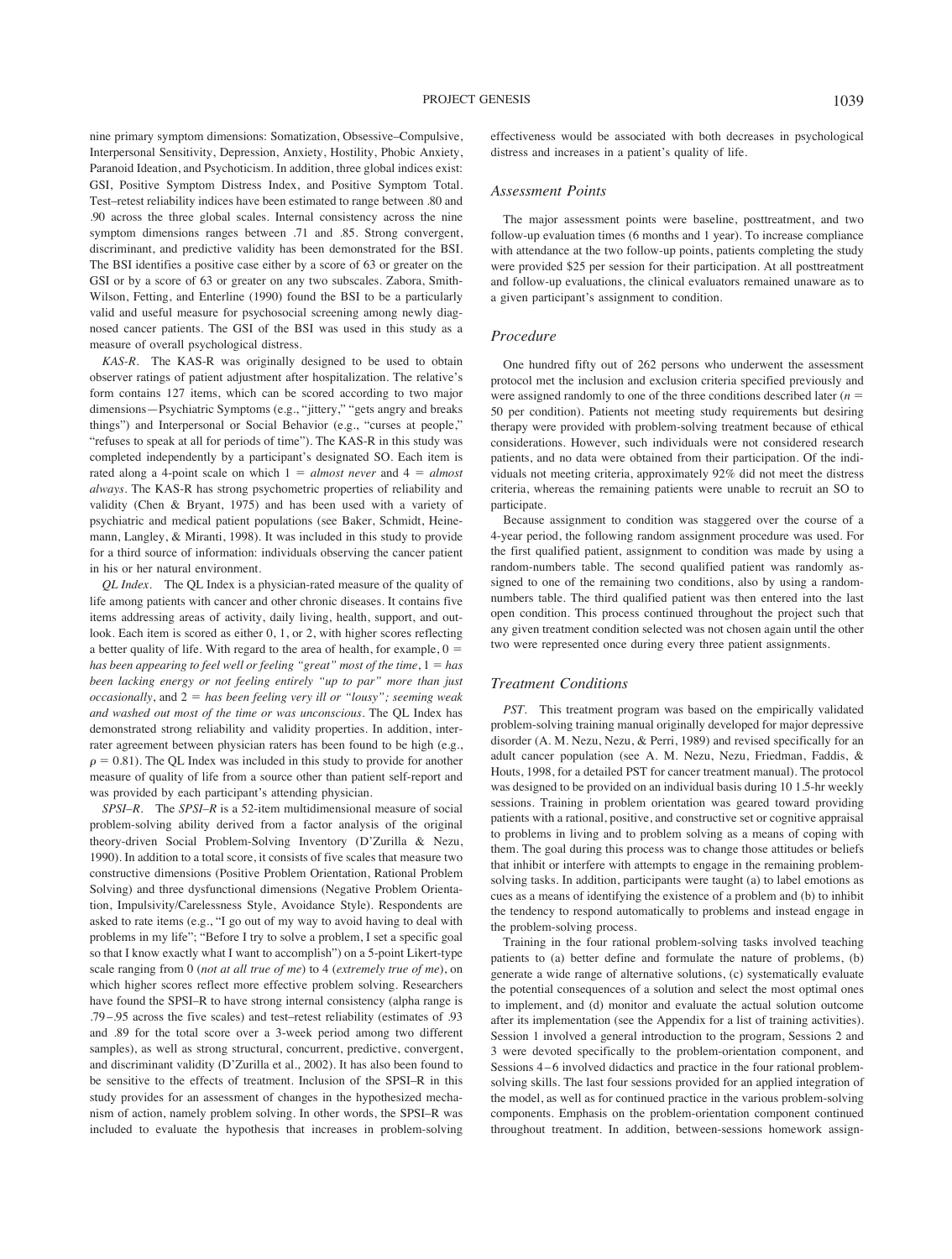ments, relevant to each step (e.g., to generate alternative solutions to a personally relevant problem), were included as part of the therapy regimen (see A. M. Nezu et al., 1998, for examples of homework assignments). In an attempt to facilitate maximal therapeutic gain for each patient, as well as to encourage attendance, therapists were directed to ensure that the treatment protocol be made relevant to the specific life circumstances of each individual and not simply to teach skills on a "hypothetical or conceptual level." Last, each patient was provided with written materials reflecting all aspects of PST to use as their own self-help problem-solving manual. In particular, patients were encouraged to refer to this material between sessions and especially postintervention. Participants in the PST condition continued to receive standard medical care for their cancer treatment.

*PST–SO.* This protocol was implemented identically to that of the PST condition except that a designated SO was included in the training. This SO served as a problem-solving coach by providing social support, encouragement, and feedback regarding the patient's attempts to resolve problems and cope with cancer-related stressors. SOs participated in all phases of the intervention and were provided their own set of handouts and training materials. Whereas they were encouraged to use the problem-solving principles to help cope with their own problems when necessary, the primary purpose of their involvement centered around the cancer patient. This condition was included to empirically assess whether including a structured social support component in therapy would enhance the effects of PST. Significant clinical experience providing PST training to family members of cancer patients to foster their own coping skills as a means of minimizing potential burnout and caregiver stress (e.g., Bucher, Houts, Nezu, & Nezu, 1999; Houts et al., 1996) suggests the strong possibility of enhanced effects if PST is provided to a patient–significant other team. Similar to the PST condition, patients participating in this condition continued to receive standard medical care related to their cancer treatment.

WLC. Participants in this condition were told that Project Genesis, because of limited capacity, was unable to accommodate everyone, but that at the end of a 10- to 12-week period, they would be able to receive treatment. As such, during this waiting period, they were provided with the expectation of receiving PST treatment. To address various ethical concerns because of the moderately high level of psychological distress that was required as an inclusion criterion, each WLC member was contacted twice during this period to assess the need for crisis management or a referral outside of the protocol. No direct counseling was provided during these phone calls; rather, the aim was to provide minimal support and encouragement.

#### *Therapists*

Eighteen therapists provided treatment in this study, including 15 advanced psychology graduate students and 3 social workers. All had at least a master's degree in their field and 2 years' experience providing psychotherapy to medical patients. All therapists underwent 15 hr of training in both manual-driven PST protocols that included observing videotapes of Arthur M. Nezu and Christine Maguth Nezu providing PST to cancer patients and extensive didactics, readings, and supervised role-play sessions. Each therapist was assigned at least 1 patient in each condition, and participation ranged from a caseload of 2 patients to 20 patients. Both Arthur M. Nezu and Christine Maguth Nezu provided weekly supervision to each therapist to foster adherence to the therapy manuals, as well as to aid with difficult clinical issues that arose.

#### Results

#### *Participant Sample*

*Treatment completers.* Participants in both conditions receiving PST were strongly encouraged to attend all 10 sessions. Because of medical appointments and other difficulties in attending sessions on a consistent weekly basis, attempts were made to be flexible in scheduling to ensure completion of all therapy and assessment sessions. This led to situations at times in which two treatment sessions were scheduled within 1 week to compensate for a missed session as well as to times when patients were seen on a biweekly schedule for a brief period. To be considered a treatment completer, a person was required to attend 8 of the 10 sessions. Participants in the PST condition completed an average of 9.7 sessions in approximately 12.8 weeks, whereas patients in the PST–SO condition completed an average of 9.6 sessions in 13.1 weeks. These differences were not significant.

*Attrition.* Of the 150 patients originally enrolled in this study, 132 completed the protocol and provided baseline and posttreatment data. Of the PST group, 1 patient died, 1 moved to another geographical location, and 3 dropped out of treatment before completing the 10 sessions. In the PST–SO condition, 2 patients passed away, 2 individuals moved, 2 dropped out of treatment, and the significant other of another patient refused to continue midway through treatment. In the WLC condition, 1 patient died, 2 patients become medically ill and unable to complete the posttreatment assessment, and 3 patients moved. No member of the WLC requested or was assessed to require a therapy referral during the telephone contacts. Statistical comparisons between these 18 individuals and the remaining 132 patients revealed no differences regarding any of the measures or demographic parameters.<sup>1</sup>

## *Pretreatment Differences*

Table 1 contains summary data (i.e., means, frequencies) for these 132 participants by treatment condition regarding age, gender, cancer diagnosis, baseline Karnofsky Performance Status Scale scores, marital status, employment status, race, years of education, and total family income. Of the 132 patients, approximately 28% had a Stage I diagnosis, 56% had a Stage II diagnosis, and the remaining individuals had a Stage III diagnosis (exclusion criteria precluded a Stage IV diagnosis). No differences regarding disease staging were identified among the three conditions. Nor were any differences among conditions noted regarding medical treatment procedures used (i.e., surgery, chemotherapy, radiation, bone marrow transplantation). Although somewhat subjective, the crucial criterion regarding medical status was a physician's judgment that a given patient had a 50% or greater chance for a 5-year survival, which is a common benchmark used in oncology practice.

With regard to the SOs participating in this study, 95% were spouses, with the remainder being primarily adult sons or daughters. In one case, the SO was a close friend. No differences were identified across the three conditions regarding this distribution.

Initial multivariate analysis of covariance (in which hospital site served as the covariate) and chi-square tests revealed an overall lack of significant differences among the three conditions regard-

<sup>&</sup>lt;sup>1</sup> We also conducted analyses using an intent-to-treat perspective on all 150 participants who began treatment by using their pretreatment scores as their posttreatment scores (i.e., assuming no change). Results of this set of analyses were no different than the results including only those who completed the posttreatment assessment protocol. As such, the results reported in this article reflect this latter set of data.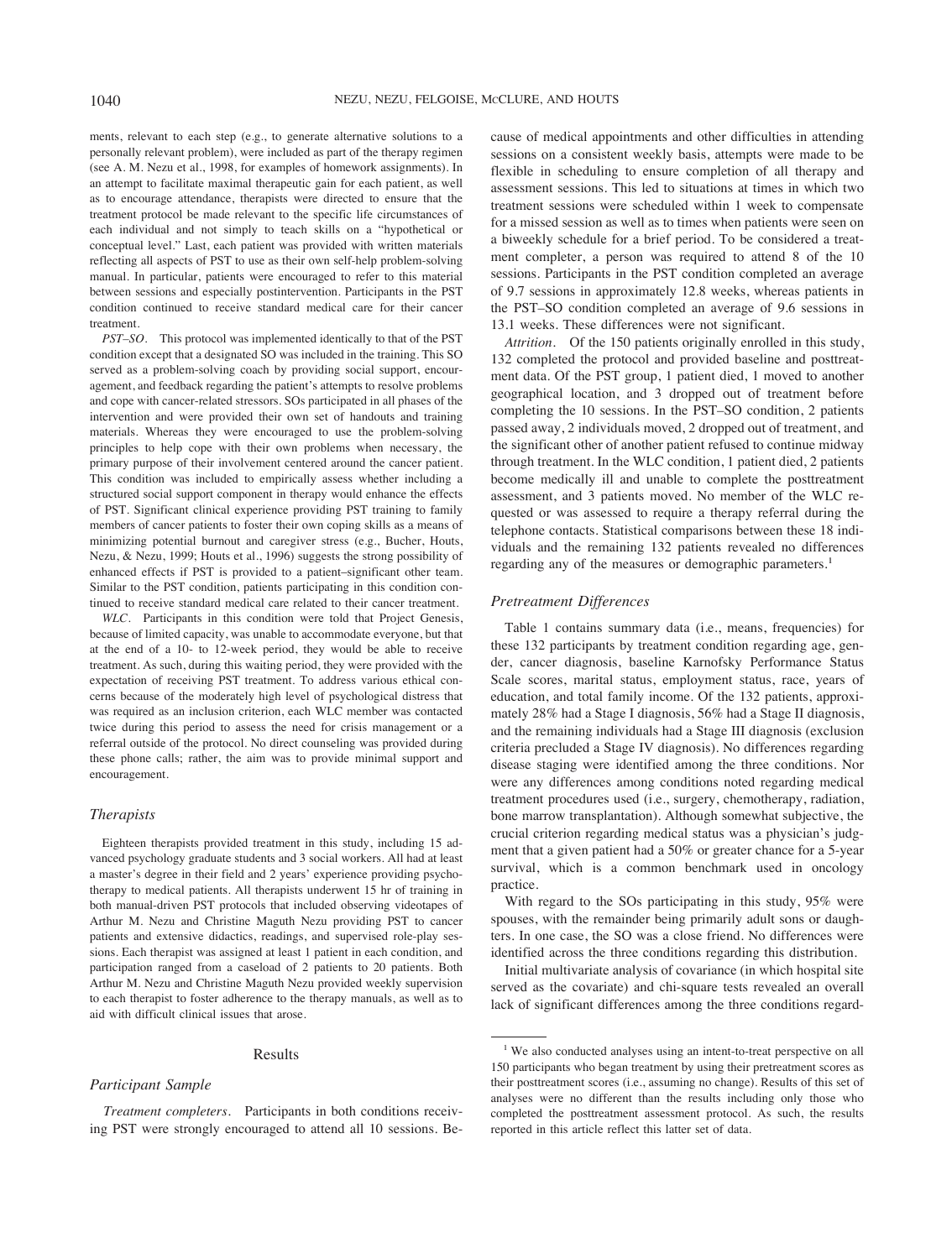Table 1 *Demographic Information for Participants by Condition*

| Variable                          | <b>PST</b>     | PST-SO         | WLC                     |
|-----------------------------------|----------------|----------------|-------------------------|
| n                                 | 45             | 43             | 44                      |
| Age (years)                       | 49.18          | 45.81          | 46.65                   |
| Gender (% female)                 | 67             | 64             | 70                      |
| Cancer diagnosis $(\%)$           |                |                |                         |
| Leukemia                          | 22             | 26             | 20                      |
| Lung                              | $\overline{2}$ | 10             | $\Omega$                |
| <b>Breast</b>                     | 40             | 48             | 45                      |
| Colon                             | 7              | $\Omega$       | 5                       |
| Ovarian                           | 7              | 5              | 5                       |
| Non-Hodgkin's                     | $\overline{4}$ | $\theta$       | 5                       |
| Prostate                          | 7              | 5              | 8                       |
| Head/neck                         | 7              | $\theta$       | $\overline{\mathbf{3}}$ |
| Other                             | $\overline{4}$ | 6              | $\overline{Q}$          |
| <b>Baseline Karnofsky Ratings</b> |                |                |                         |
| M(SD)                             | 83.13 (9.03)   | 82.54 (11.66)  | 83.50 (9.31)            |
| Marital status (%)                |                |                |                         |
| Married                           | 60             | 64             | 60                      |
| Divorced/separated                | 20             | 21             | 20                      |
| Single                            | 20             | 15             | 20                      |
| Employment status $(\%)$          |                |                |                         |
| Employed                          | 76             | 71             | 70                      |
| Retired                           | 11             | 10             | 10                      |
| Unemployed                        | 13             | 19             | 20                      |
| Race $(\%)$                       |                |                |                         |
| White                             | 76             | 81             | 75                      |
| <b>Black</b>                      | 18             | 15             | 18                      |
| Asian                             | 4              | $\mathfrak{2}$ | 3                       |
| Hispanic                          | $\overline{2}$ | $\mathfrak{D}$ | 3                       |
| Years of education                | 14.89          | 14.02          | 14.8                    |
| Total family income (in           |                |                |                         |
| \$1,000s)                         | 36.96          | 35.88          | 37.02                   |

*Note.*  $PST =$  problem-solving therapy;  $PST - SO =$  problem-solving therapy including patient's significant other;  $WLC$  = waiting list control; Karnofsky = Karnofsky Performance Status Scale.

ing these demographic variables, with the exception of differences in the percentages of certain cancer locations across the three conditions (i.e., lung, colon, non-Hodgkins, and head and neck). In addition, a series of one-way analyses of covariance, performed individually on each dependent variable, revealed no significant differences at baseline among the three conditions regarding any of these pretreatment measures. Moreover, hospital site was found to be a nonsignificant covariate, and therefore, led to our combining data sets. Tables 2, 3, and 4 contain the means and standard deviations by condition and assessment point for the clinician ratings, self-report measures, and ratings by the SO, respectively. Parenthetically, despite a positive prognosis (i.e., a 5-year survival rate of 50% or greater was an inclusion criterion), these patients were found to be experiencing levels of distress at clinically significant levels when compared with normative samples (e.g.,  $M > 20$  on the HRSD).

## *Baseline to Posttreatment*

*Overall statistical plan.* To determine the differential effects of treatment from baseline to posttreatment, given the lack of pretreatment differences, our overall initial statistical strategy involved a series of 3 (treatment condition)  $\times$  2 (baseline vs. posttreatment) repeated measures multivariate analyses of variance (MANOVAs). Specifically, three separate omnibus MANOVAs were conducted on the basis of the source of data—one included the three clinician ratings (i.e., Omega, QL Index, HRSD), one encompassed the four self-report measures (i.e., POMS, BSI, CARES, SPSI-R), and one included the two KAS-R measures that were completed by an SO. If the omnibus MANOVA *F* (Wilks's Lambda) was found to be significant for the overall Time  $\times$ Condition interaction regarding the analysis for a given set of measures, then individual Time  $\times$  Condition *F* tests (using the mean-squares values resulting from the MANOVA solution for

|--|--|

*Means (and Standard Deviations) for Clinician Ratings by Treatment Condition and Assessment Period*

| Variable          | <b>PST</b>            | PST-SO               | <b>WLC</b>           |
|-------------------|-----------------------|----------------------|----------------------|
| Omega             |                       |                      |                      |
| <b>Baseline</b>   | 25.20 $(4.19)_{A, a}$ | 25.63 $(4.30)_{A,a}$ | 25.39 $(4.51)_{A,a}$ |
| Posttreatment     | 14.89 $(3.81)_{A,b}$  | 15.83 $(2.89)_{A,b}$ | 24.29 $(5.33)_{B,a}$ |
| 6-month follow-up | 16.88 $(5.31)_{A,b}$  | 15.11 $(3.93)_{A,b}$ |                      |
| 1-year follow-up  | 16.95 $(6.01)_{A,b}$  | 14.99 $(4.27)_{A,b}$ |                      |
| OL Index          |                       |                      |                      |
| Baseline          | $8.09(2.25)_{A,a}$    | 8.69 $(1.13)_{A.a.}$ | 7.89 $(1.81)_{A,a}$  |
| Posttreatment     | 8.31 $(1.69)_{A,a}$   | 8.60 $(1.03)_{A.a.}$ | 8.25 $(1.79)_{A,a}$  |
| 6-month follow-up | 8.59 $(2.11)_{A,a}$   | 8.92 $(1.23)_{A,a}$  |                      |
| 1-year follow-up  | 8.70 $(1.99)_{A,a}$   | 8.43 $(1.80)_{A,a}$  |                      |
| <b>HRSD</b>       |                       |                      |                      |
| <b>Baseline</b>   | 20.40 $(4.21)_{A_a}$  | 21.28 $(3.66)_{A,a}$ | 21.23 $(3.33)_{A,b}$ |
| Posttreatment     | 6.37 $(3.77)_{A,b}$   | 5.99 $(2.67)_{A,b}$  | 22.13 $(4.51)_{B,a}$ |
| 6-month follow-up | 6.63 $(4.42)_{A,b}$   | 6.47 $(2.84)_{A, b}$ |                      |
| 1-year follow-up  | 7.05 $(4.22)_{A,b}$   | 6.22 $(3.01)_{A, b}$ |                      |

*Note.* Differential capital letter subscripts represent statistically significant differences between means for a given measure across treatment conditions within the same assessment period. Differential lowercase letter subscripts represent statistically significant differences between means for a given measure across assessment periods within a given treatment condition.  $PST =$  problem-solving therapy;  $PST - SO =$  problem-solving therapy including patient's significant other; WLC = waiting list control; Omega = Omega Vulnerability Rating Scale; QL Index  $=$  Quality-of-Life Index; HRSD  $=$  Hamilton Rating Scale for Depression.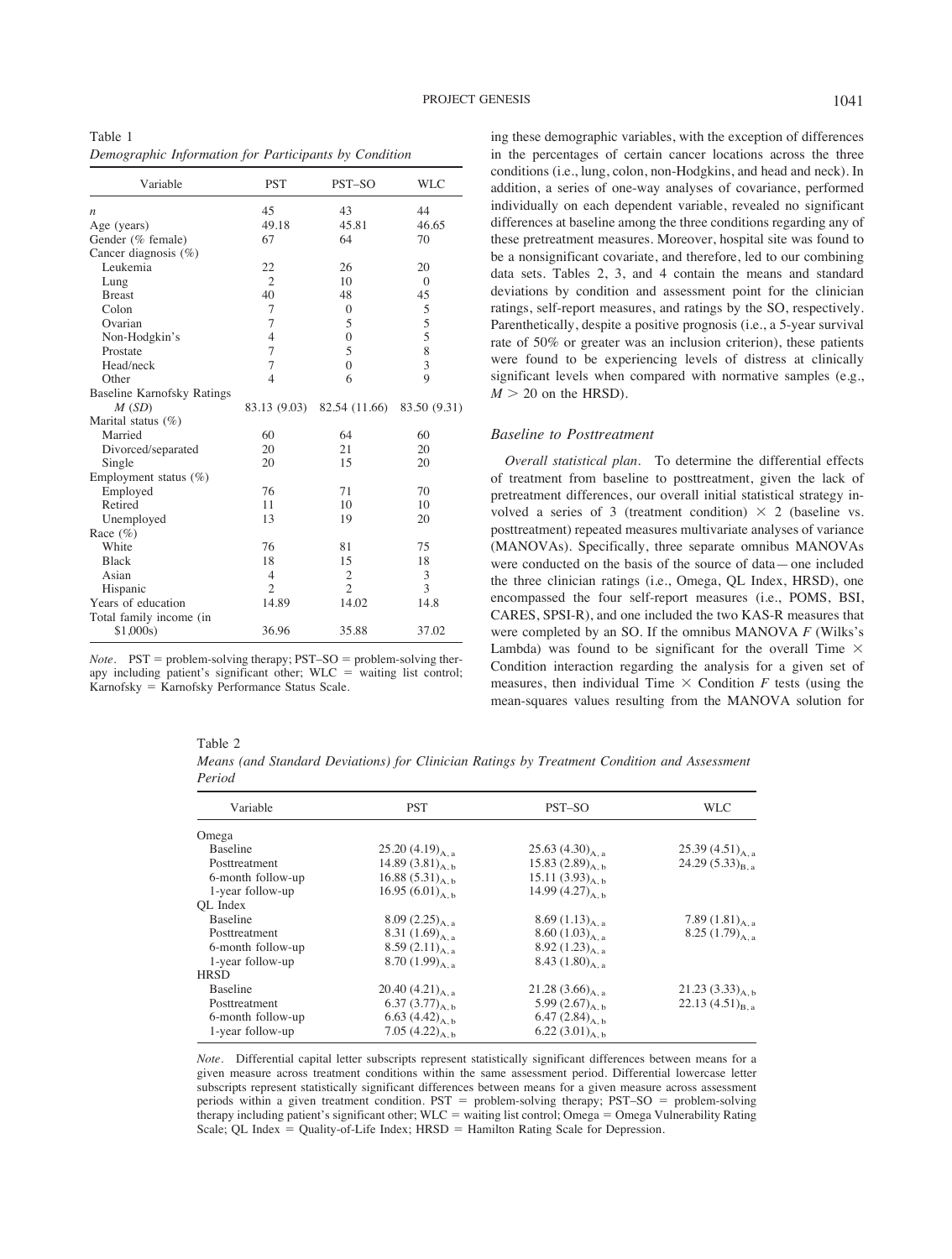| Variable                      | <b>PST</b>             | PST-SO                 | <b>WLC</b>            |
|-------------------------------|------------------------|------------------------|-----------------------|
| <b>POMS</b>                   |                        |                        |                       |
| Baseline                      | 73.00 $(21.26)_{A, a}$ | 70.38 $(23.71)_{A,a}$  | 75.68 $(25.72)_{A,a}$ |
| Posttreatment                 | 33.27 $(21.61)_{A,b}$  | 37.00 $(20.95)_{A, b}$ | 83.33 $(24.53)_{B,a}$ |
| 6-month follow-up             | 35.53 $(27.82)_{A, b}$ | 25.51 $(26.21)_{B,c}$  |                       |
| 1-year follow-up              | 37.02 $(25.64)_{A, b}$ | 24.99 $(28.17)_{B,c}$  |                       |
| Brief Symptom Inventory (GSI) |                        |                        |                       |
| <b>Baseline</b>               | 1.33 $(0.35)_{A, a}$   | 1.33 $(0.38)_{A,a}$    | 1.37 $(0.31)_{A, a}$  |
| Posttreatment                 | $0.37(0.29)_{A, b}$    | $0.29(0.19)_{A,b}$     | 1.46 $(0.32)_{B,a}$   |
| 6-month follow-up             | $0.36(0.30)_{A, b}$    | $0.15(0.23)_{B,c}$     |                       |
| 1-year follow-up              | $0.39(0.29)_{A, b}$    | $0.19(0.17)_{B,c}$     |                       |
| <b>CARES</b>                  |                        |                        |                       |
| Baseline                      | 2.37 $(0.44)_{A,a}$    | 2.38 $(0.42)_{A.a.}$   | 2.39 $(0.43)_{A,a}$   |
| Posttreatment                 | $0.78(0.31)_{A,b}$     | $0.69(0.39)_{A, b}$    | 2.43 $(0.33)_{B,a}$   |
| 6-month follow-up             | $0.81(0.38)_{A,b}$     | 0.48 $(0.38)_{A,b}$    |                       |
| 1-year follow-up              | $0.84(0.39)_{A, b}$    | $0.57(0.41)_{A, b}$    |                       |
| <b>Total SPSI-R</b>           |                        |                        |                       |
| Baseline                      | 8.73 $(1.87)_{A,a}$    | 8.43 $(1.67)_{A.a.}$   | 8.99 $(1.93)_{A,a}$   |
| Posttreatment                 | 15.19 $(1.80)_{A, b}$  | 15.33 $(1.53)_{A,b}$   | $8.52(1.23)_{B,a}$    |
| 6-month follow-up             | 14.17 $(1.30)_{A,b}$   | 13.85 $(1.79)_{A,b}$   |                       |
| 1-year follow-up              | 12.94 $(1.65)_{A,b}$   | 13.95 $(1.89)_{A, b}$  |                       |

Table 3 *Means (and Standard Deviations) for Patient Self-Report Measures by Treatment Condition and Assessment Period*

*Note.* Differential capital letter subscripts represent statistically significant differences between means for a given measure across treatment conditions within the same assessment period. Differential lowercase letter subscripts represent statistically significant differences between means for a given measure across assessment periods within a given treatment condition. PST = problem-solving therapy; PST-SO = problem-solving therapy including patient's significant other; WLC = waiting list control; POMS = Profile of Mood States;  $GSI = Global$  Severity Index;  $CARES = Cancer Rehabilitation$  Evaluation System;  $SPSI-R = Social$ Problem-Solving Inventory—Revised.

each of the measures composing that group) were conducted next. Last, individual contrasts  $(F$  tests) were conducted to determine differences among means across conditions at each assessment, as well as between pretreatment and posttreatment scores for each condition.

*Summary of results.* As can be observed in Table 5, which contains the *F* values for all measures noted above by time, condition, and their interaction, the three omnibus *F* values

(Wilks's Lambda) representing the three groups of variables were found to be significant at the .001 level for the main effects of both time and condition as well as their interaction. With the exception of the QL Index, for which no significant differences were observed as a function of either main effect or interaction, similar findings were observed for the remaining measures.

Focusing on the individual contrasts (*F* tests using a MANOVA solution), the following consistent picture emerged regarding ef-

#### Table 4

*Means (and Standard Deviations) for Significant Other Ratings (Katz Adjustment Scale, Relative's Form; KAS-R) by Treatment Condition and Assessment Period*

| Variable                                | <b>PST</b>              | PST-SO                 | WLC                     |
|-----------------------------------------|-------------------------|------------------------|-------------------------|
| KAS-R, Psychiatric Symptoms             |                         |                        |                         |
| <b>Baseline</b>                         | 131.24 $(26.27)_{A, a}$ | 126.19 $(21.51)_{A,a}$ | 128.03 $(20.32)_{A,a}$  |
| Posttreatment                           | 103.67 $(19.79)_{A,b}$  | 101.28 $(17.47)_{A,b}$ | 130.00 $(21.59)_{B.a.}$ |
| 6-month follow-up                       | 105.22 $(18.77)_{A,b}$  | 79.93 $(18.02)_{B,c}$  |                         |
| 1-year follow-up                        | $100.74(19.99)_{A h}$   | 81.33 $(19.02)_{B,c}$  |                         |
| KAS-R, Interpersonal or Social Behavior |                         |                        |                         |
| Baseline                                | 65.29 $(8.06)_{A,a}$    | 63.72 $(13.08)_{A,a}$  | 61.93 $(9.73)_{A,a}$    |
| Posttreatment                           | 50.36 $(10.98)_{A,b}$   | 51.93 $(8.95)_{A,b}$   | 64.55 $(11.93)_{B,a}$   |
| 6-month follow-up                       | 49.79 $(9.86)_{A,b}$    | 50.38 $(9.01)_{A,b}$   |                         |
| 1-year follow-up                        | 52.65 $(10.11)_{A,b}$   | 49.21 $(11.72)_{A,b}$  |                         |

*Note.* Differential capital letter subscripts represent statistically significant differences between means for a given measure across treatment conditions within the same assessment period. Differential lowercase letter subscripts represent statistically significant differences between means for a given measure across assessment periods within a given treatment condition. PST = problem-solving therapy; PST-SO = problem-solving therapy including patient's significant other;  $W<sub>AC</sub>$  = waiting list control.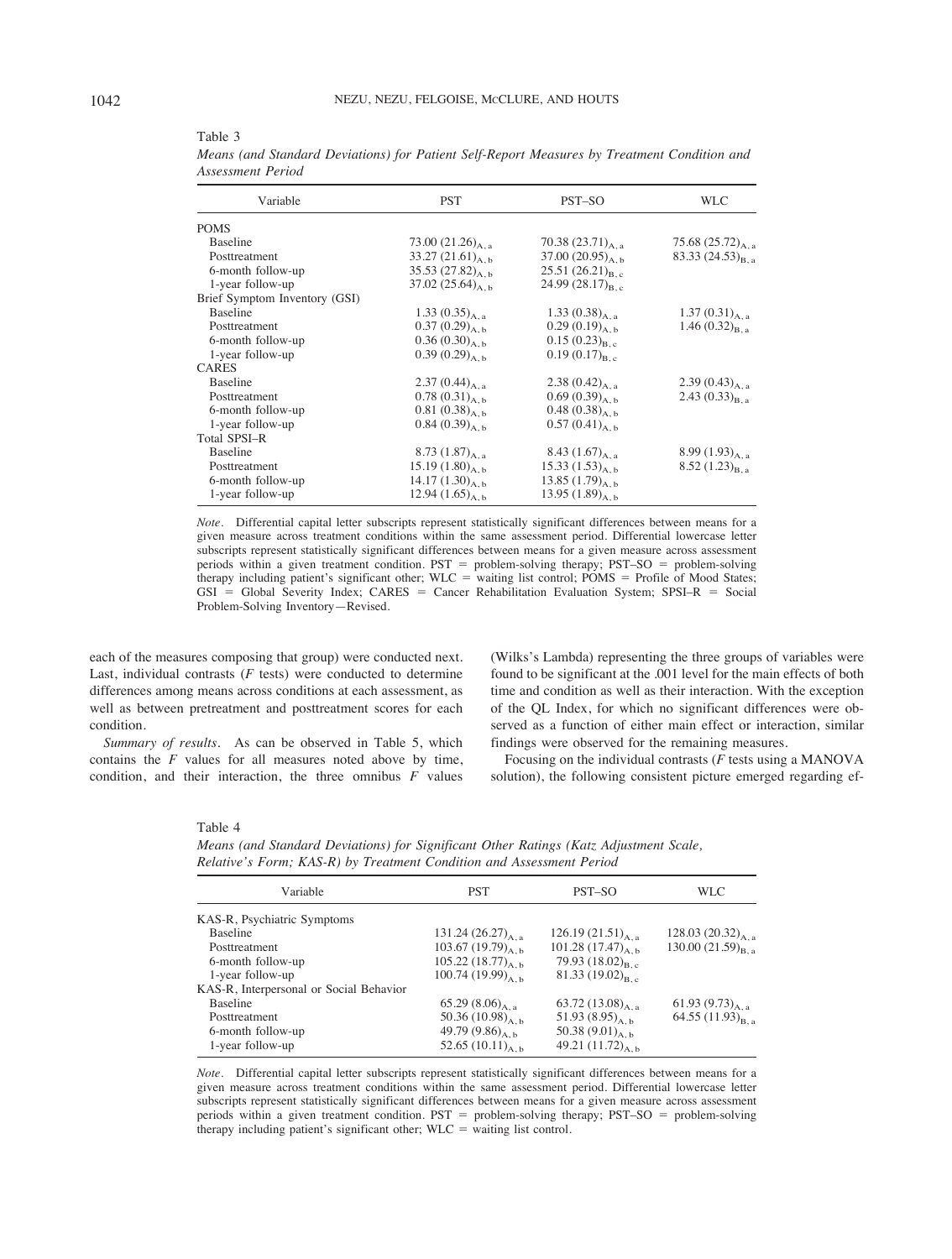| Measure                          | Time<br>$F$ (dfs)   | Condition<br>$F$ (dfs) | Time $\times$ Condition<br>$F$ (dfs) |
|----------------------------------|---------------------|------------------------|--------------------------------------|
| Clinician ratings                | 308.50 (3, 127)**   | $33.89(6, 254)$ **     | 53.09 (6, 254)**                     |
| Omega                            | $276.35(1, 127)$ ** | $22.68(2, 129)$ **     | 50.32 (2, 129)**                     |
| OL Index                         | 1.54(1, 127)        | 1.92(2, 129)           | 1.03(2, 129)                         |
| <b>HRSD</b>                      | 682.44 (1, 129)**   | $131.53(2, 129)$ **    | 206.09 (2, 129)**                    |
| Self-report measures             | $205.09(4, 126)$ ** | $41.42(8, 252)$ **     | $41.57(8, 252)$ **                   |
| Brief Symptom Inventory (GSI)    | $361.81(1, 123)$ ** | 74.06 (2, 123)**       | $117.91(2, 123)$ **                  |
| <b>POMS</b>                      | $174.75(1, 123)$ ** | $44.00(2, 123)$ **     | $65.47(2, 123)$ **                   |
| <b>CARES</b>                     | $210.19(1, 123)$ ** | $124.69(2, 123)$ **    | 298.06 (2, 123)**                    |
| SPSI-R                           | 638.74 (1, 129)**   | 165.07 (2, 129)**      | 197.41 (2, 129)**                    |
| KAS-R, ratings by others         | 44.89 (2, 128)**    | $5.73(4, 256)$ **      | $14.51(4, 256)$ **                   |
| Psychiatric Symptoms             | $63.13(1, 129)$ **  | $10.93(2, 129)$ **     | 19.88 (2, 129)**                     |
| Interpersonal or Social Behavior | $67.53(1, 129)$ **  | $5.36(2, 129)^*$       | $26.01(2, 129)$ **                   |
|                                  |                     |                        |                                      |

*Wilks's Lambda F Values for Repeated Measures MANOVAs for Effects Due to Time (Baseline to Posttreatment), Experimental Condition, and Time* # *Treatment Interactions for All Measures*

*Note.* MANOVAs = multivariate analyses of variance; Omega = Omega Vulnerability Scale; QL Index = Quality-of-Life Index; HRSD = Hamilton Rating Scale for Depression; GSI = Global Severity Index;  $CARES = Cancer Rehabilitation Evaluation System; POMS = Profile of Wood States; SPSI–R = Social$ Problem-Solving Inventory—Revised;  $KAS-R = Katz$  Adjustment Scale, Relative's Form. \*  $p < .01.$  \*\*  $p < .001.$ 

fects due to condition over time: Patients in both treatment conditions were found to improve significantly as compared with their counterparts in the WLC control condition. Specifically, adult cancer patients in both treatment conditions were found to have improved overall quality of life and decreased global psychological distress, as measured by a clinician rating (Omega; see Table 2), several self-report inventories (BSI, POMS, CARES; see Table 3), and ratings by a significant other (both KAS-R indices; see Table 4). In addition, participants in both conditions were found to report significantly lower levels of depressive symptoms compared with WLC members as measured by the HRSD (see Table 2), as well as significantly more effective problem-solving ability as measured by the SPSI–R (see Table 3). No differences were noted, whether over time or as a function of treatment condition, regarding the QL Index. Further, patients in the WLC condition did not experience any significant changes on any measure from baseline to posttreatment. Last, no differences for any variable emerged at posttreatment between the two treatment conditions (PST vs. PST– SO).

Table 5

*Effect sizes.* Calculation of the standardized difference between group means (i.e., baseline group mean of treatment condition subtracted from the same group mean of the control group divided by the pooled standard deviation of these two groups) was conducted next to provide for meaningful comparisons with other investigations. These yielded rather large effect size estimates. Specifically, for the Omega, HRSD, Total POMS, BSI, CARES, KAS-R Symptoms, and KAS-R Interpersonal Behavior measures, effect size estimates were found to be 2.06, 3.81, 2.17, 3.52, 5.16, 1.27, and 1.24, respectively, in the PST condition and 2.06, 4.49, 2.04, 4.5, 4.83, 1.47, and 1.21, respectively, in the PST–SO condition.

*Clinical significance.* Assessment of the clinical meaningfulness of these treatment effects was conducted next. The criterion, following Jacobson, Follette, and Revenstorf's (1984) recommendation for experiencing "clinically significant" change, was a cutoff point of a posttreatment score of 2 standard deviations beyond the mean of a "dysfunctional population" (i.e., the WLC condition). Following this approach, on the Omega measure, for example, 62% of the PST, 57% of the PST–SO, and 0% of the WLC conditions experienced clinically significant improvement in clinician-rated overall quality-of-life scores. On the HRSD, POMS, BSI, and CARES measures, the rates of improvement were as follows: 91%, 67%, 89%, and 92%, for patients in the PST condition, respectively; 90%, 59%, 85%, and 90%, for individuals in the PST–SO condition, respectively; and 0% concerning all these measures for participants in the WLC conditions. These differences in the proportion of participants characterized by clinically meaningful change were found to be significant through a series of chi-square analyses.

*Mechanism of action.* As noted previously, statistical analyses indicated that cancer patients in both treatment conditions improved significantly in their self-reported problem-solving scores as compared with their counterparts in the WLC condition, but no differences between these two interventions were identified (see Table 3). To test the assumption that improvements on the various dependent measures occurring between baseline and posttreatment were related to the positive effects of PST, we calculated difference scores. Results of zero-order correlations show increases in SPSI–R scores (i.e., improvements in problem-solving ability) were significantly associated with decreases in overall general distress, as measured by both the POMS  $(r = -.69)$  and the BSI  $(r = -.66)$ , as well as in depressive symptomatology, as measured by the HRSD  $(r = -.59)$ . In addition, improvements in problem solving were significantly correlated with enhanced quality of life as measured by the Omega  $(r = -.59)$  and the CARES  $(r =$  $-0.51$ ). All such correlations were statistically significant at the  $0.01$ level.

# *Treatment Adherence*

All treatment sessions were audiotaped with written permission of the participants to assess the degree to which the treatment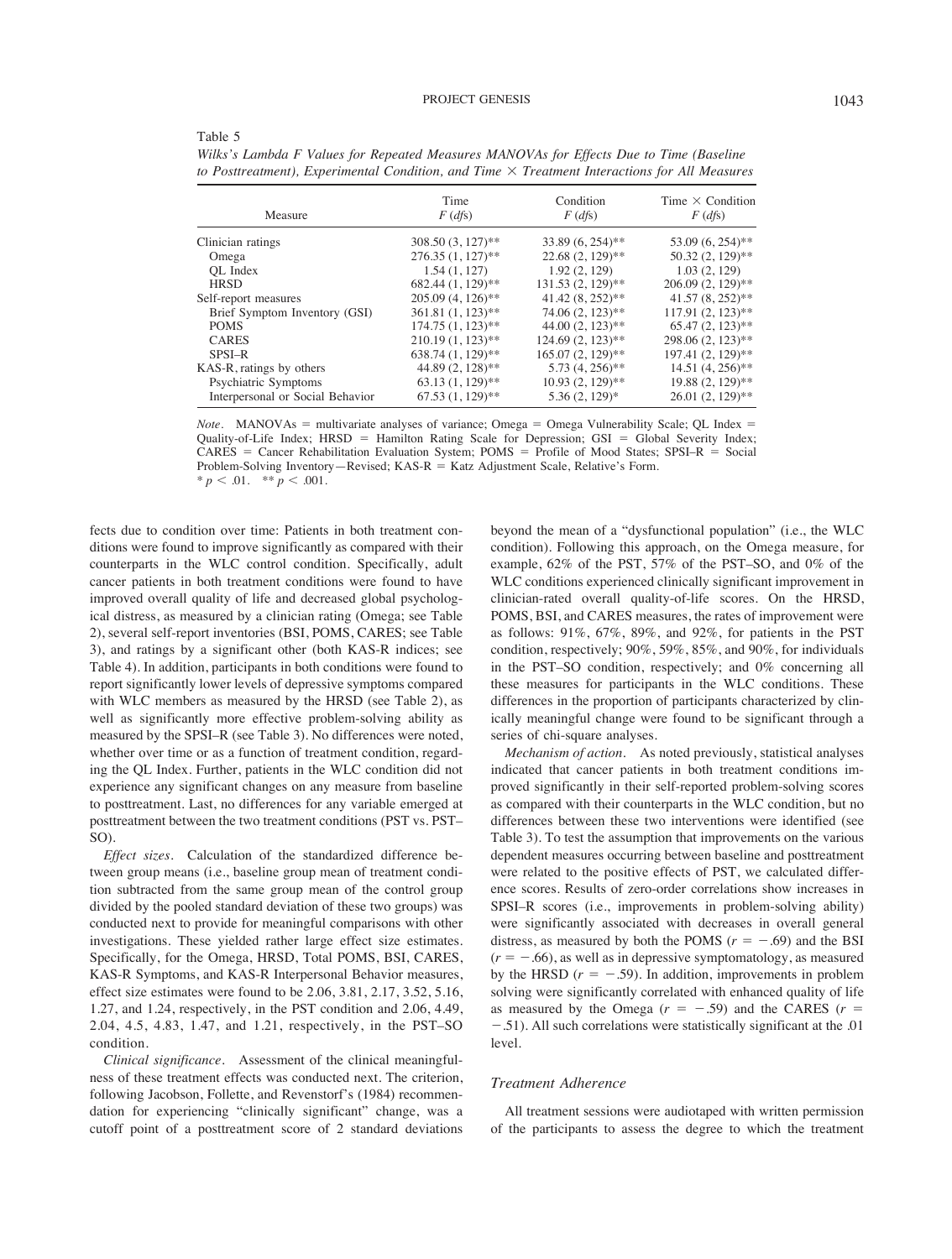providers adhered to the intervention manuals. Six advanced clinical psychology doctoral students, previously trained in PST but *not* participating in this investigation as therapists, received 8 hr of training in making adherence ratings. These raters followed a specific protocol previously designed alongside the treatment manual that delineated specific therapist behaviors for both interventions for each treatment session.

Approximately 15% of all tapes were randomly selected, blocking by therapist, treatment condition, and treatment session, to review for treatment adherence. Interrater reliability of these ratings across these tapes was found to be approximately 94% (overall percentage agreement). Adherence ratings ranged between 82%–100% across the reviewed tapes, with subsequent analyses revealing a lack of differences as a function of therapist, treatment condition, or treatment session. This analysis suggests that the treatments under investigation (i.e., PST and PST–SO) were, in fact, implemented validly according to their respective manuals.

# *Patient Evaluations of Treatment Rationale and Therapist Credibility*

At the conclusion of both the 1st and 10th sessions, we requested that participants in both treatment conditions anonymously complete a questionnaire concerning their reactions to the treatment rationale and therapist as well as their beliefs about being helped. Specifically, they were asked to rate, using a 5-point Likert-type scale ranging from 1 (*completely disagree*) to 5 (*completely agree*), their level of agreement with the following four items: (a) "I believe that Project Genesis will help (has helped) me to become less distressed and deal better with my cancer"; (b) "I believe that my counselor is (was) competent and can be (has been) effective in helping me to cope better with my problems"; (c) "I agree with the ideas that this program is based upon"; and (d) "Based upon the first session (entire program), I believe that I will be (have been) helped to become less distressed." Various analyses revealed no significant differences concerning any of these ratings as a function of varying treatment conditions, therapists, or evaluation points. Although such ratings can be subject to social desirability factors, these results do provide support for the hypothesis that differences (or lack of) among conditions and counselors were not attributable to differences related to participants' expectations, satisfaction, or perceptions of the overall program or therapist.

# *Six-Month Follow-Up Analyses*

Because of ethical considerations, all members of the WLC condition were provided with treatment (the patient's choice of either PST or PST–SO) after the posttreatment assessment point. Therefore, follow-up analyses included only those participants in the two treatment conditions. In the PST condition, 42 of the 45 participants providing posttreatment data underwent the 6-month evaluation, whereas 39 of the pool of 43 patients in the PST–SO condition provided data for this follow-up assessment point. All analyses conducted on these follow-up data involved 2 (condition)  $\times$  2 (trial: posttreatment vs. 6-month follow-up) repeatedmeasures MANOVAs that used the same groupings as in the pre–posttreatment analyses. In general, the basic results from these analyses indicate the lack of remission regarding any of the measured indices. In other words, with the exception of certain continued improvements, the positive effects of the two intervention protocols, in general, were maintained 6 months after treatment ended. Further, results from individual contrasts indicated that patients receiving PST along with another individual reported significantly lower overall levels of distress at the 6-month follow-up as assessed by three indices: POMS, BSI, and KAS-R, Symptoms measures. Specifically, PST–SO patients reported further decreases in distress symptoms for these three measures, whereas PST individuals remained the same as at their posttreatment levels. However, differences regarding the remaining measures (Omega, HRSD, CARES, SPSI–R, and KAS-R, Interpersonal Behavior) were lacking. Last, no differences emerged for the QL Index, either between conditions or as a function of time.

# *One-Year Follow-Up Evaluation*

With the exception of 1 patient in each condition, all participants providing 6-month follow-up data provided data at 1-year posttreatment. In general, results of the statistical analyses revealed that no significant differences (either deterioration or improvement) occurred between the 6-month and 12-month posttreatment follow-up evaluation points. In general, this suggests that the positive effects of the original PST intervention were basically maintained 1 year following treatment and that the enhanced effects (at least on some measures) due to including an SO in treatment (i.e., the PST–SO condition) that were observed at the 6-month follow-up were also sustained 6 months later.

# Discussion

In keeping with a multitude of previous studies (see A. M. Nezu et al., 2003), the patient sample in this investigation, despite medically positive prognoses, were initially found to experience clinically significant levels of psychological distress. However, the overall results of this investigation support the efficacy of PST as a means to decrease such distress and improve the quality of life of these cancer patients. Such findings cut across a variety of clinician-rated, self-report, and SO measures as analyzed by means of conventional inferential statistical analyses, effect size estimates, and an analysis of the clinical significance of the results. As such, the present findings have several implications.

First, PST appears to be an effective psychosocial intervention for the treatment of significant psychological distress among adult cancer patients. As such, it adds to the general literature base underscoring the efficacy of PST for a variety of psychological disorders, particularly depression (A. M. Nezu, in press). In this study, for example, PST was found to significantly affect clinicianrated symptoms of depression. Further, it adds conceptual support to the importance of problem-solving coping as a moderator of the relationship between stressful life events (e.g., cancer) and psychological distress (A. M. Nezu et al., 1999). It should be noted that the effect sizes identified in the present study are substantially larger than the mean effect sizes noted earlier that came from the meta-analysis conducted by Meyer and Mark (1995), suggesting that PST appears to be a particularly robust intervention. In addition, as Andersen (2002) recently noted, treatment effects from other studies have tended to be transitory, with intervention and control conditions equivalent at follow-up. In contrast, in the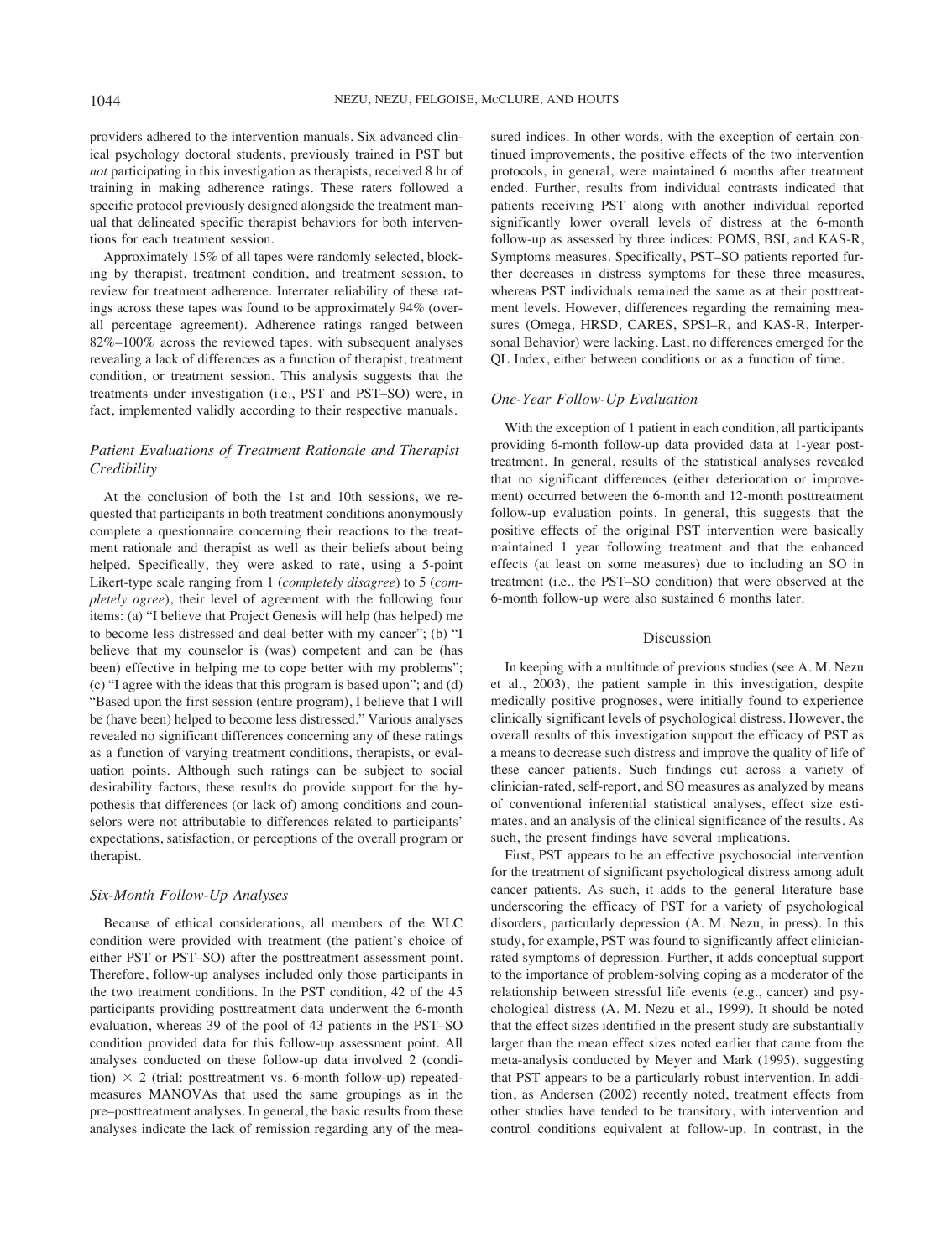present study, the positive effects of PST in both experimental conditions were found to be maintained at 6-months and 1-year posttreatment, suggesting that PST, by enhancing coping skills, does in fact provide for a conceptually sound treatment approach to fostering generalization over time. Moreover, participants in the PST–SO condition actually experienced *continued* improvement after the treatment ended.

Second, although not conclusive, it would appear by virtue of the resulting significant correlations between improvements in problem solving and decreases in distress symptoms that problem solving was the major mechanism of action responsible for the positive treatment effects. Although one can argue that the sole measure of problem solving in this study involved a self-report measure and, therefore, might be limited, other research has found self-report measures of problem solving to correlate highly with behavioral performance measures of problem solving (e.g., A. M. Nezu & Ronan, 1988). Inclusion of a measure representing the hypothesized mechanism of action (i.e., problem solving) and subsequently analyzing the relationship between improvements in this variable and improvements in various outcomes, therefore, are viewed as important features that were previously lacking in many of the studies assessing psychosocial interventions for cancer patients (e.g., Andersen, 1992, 2002).

A third implication involves the potential importance of including an SO in treatment. Although no differences were identified at the end of treatment related to the inclusion of such a person, at the 6-month follow-up assessment differences did emerge. Specifically, patients receiving PST along with their SO reported significantly more improvement at 6 months posttreatment on measures of emotional distress and symptomatology. These results are consistent with other investigations that found spouse involvement to be an effective intervention strategy, including, for example, the treatment of osteoarthritic knee pain (Keefe et al., 1999), cigarette smoking (Murray, Johnston, Dolce, Lee, & O'Hara, 1995), depression (Beach, Sandeen, & O'Leary, 1987), and alcoholism (Mc-Crady et al., 1986). Conceptually, inclusion of a spouse (or SO) can be important for several reasons. First, it can promote transfer of learning into a patient's natural environment; that is, the spouse can serve as a coach to help the patient remember when to use the problem-solving skills as well as to provide him or her with useful feedback. Second, it provides a mechanism by which the dyad can engage in problem solving regarding difficulties they may have as a couple. Improvement in such relationships (and the family as a whole where relevant) can further positively affect the cancer patient's quality of life. Third, cancer and its treatment can have a profound impact on the patient's spouse and family. Including the SO treatment allows for a forum to work on such problems and enhance his or her coping ability to deal with such stress, which can indirectly affect the patient's well-being.

Despite the enhanced effect of the PST–SO condition, as compared with PST by the patient alone, the added value of this approach was evident regarding only three of the included measures—the POMS, BSI, and KAS-R, Symptoms. How should these findings be interpreted? It would appear, on measures of subjective well-being, that including an SO is quite important. However, inclusion of this additional person did not appear to affect clinician ratings of depression (i.e., HRSD), problemsolving ability (SPSI–R), cancer-related problems (i.e., CARES), or collateral ratings of interpersonal behavior (i.e., KAS-R, Interpersonal). Although the possibility exists that this lack of impact on certain measures may simply reflect a ceiling effect, the real value of the PST–SO condition remains to be evaluated in future research. It is plausible that the true impact of such an approach tends to focus on subjective well-being, whereas outward behaviors, such as those assessed by other individuals (e.g., a trained evaluator in the case of the HRSD or the spouse in the case of the KAS-R, Interpersonal measure), are unaffected.

The lack of any between-subjects and within-subject differences related to the physician ratings (i.e., the QL Index) is perplexing. It is possible that this measure is not sensitive to changes engendered by psychosocial treatment protocols. On the other hand, it is also possible that the physicians who completed this measure did not have the ability to accurately assess such changes because of infrequent observations. Collectively, these differences in the pattern in results among all included measures underscore the importance of including a multitrait, multimethod assessment protocol when evaluating the effects of any psychosocial intervention. In other words, if only one or two measures were included to serve as dependent variables in this study, differences among the treatment conditions may not have been detected.

When interpreting the findings of the present investigation, several limitations should be noted. First, because an alternative treatment or nonspecific therapist contact condition was not included in the present study design, one cannot state conclusively that the positive treatment effects observed were due to the problem-solving training itself or to continued therapist contact. However, previous research evaluating the efficacy of PST that included such an attention placebo comparison control condition provides some evidence to controvert this concern. For example, A. M. Nezu (1986a), in evaluating the effects of PST for adults diagnosed with major depressive disorder, did include such a control condition (i.e., group therapy), one that was rated by participants as equally plausible and therapeutic as the group PST condition. Whereas this alternative treatment condition was found to be efficacious in reducing depression as compared with a WLC, it was *less* effective than the PST condition, suggesting that the positive treatment effects of PST were not simply due to general therapist attention and care. Moreover, results from the analyses in the present investigation indicating that improvements in the hypothesized mechanism of action (i.e., problem solving) were, in fact, associated with improvements in quality of life and psychological well-being further minimize the negative impact that the omission of such a control condition has on internal validity.

A second limitation was engendered by the balance between methodological and ethical concerns. More specifically, as stated previously, because certain inclusion criteria in this study required moderately high levels of psychological distress, it was decided that because of ethical reasons, participants assigned to the WLC would be provided treatment at the end of 10–12 weeks, thus prohibiting the ability to assess the long-term effects of PST from a between-subjects perspective. In other words, we are unable to definitively conclude that the maintenance of treatment effects was specific to PST given the lack of a comparison between treated versus untreated patients at the two follow-up points. However, we note that there was no deterioration in problem solving after the treatment program ended, simultaneous with observing that the positive effects of PST were maintained, which does provide some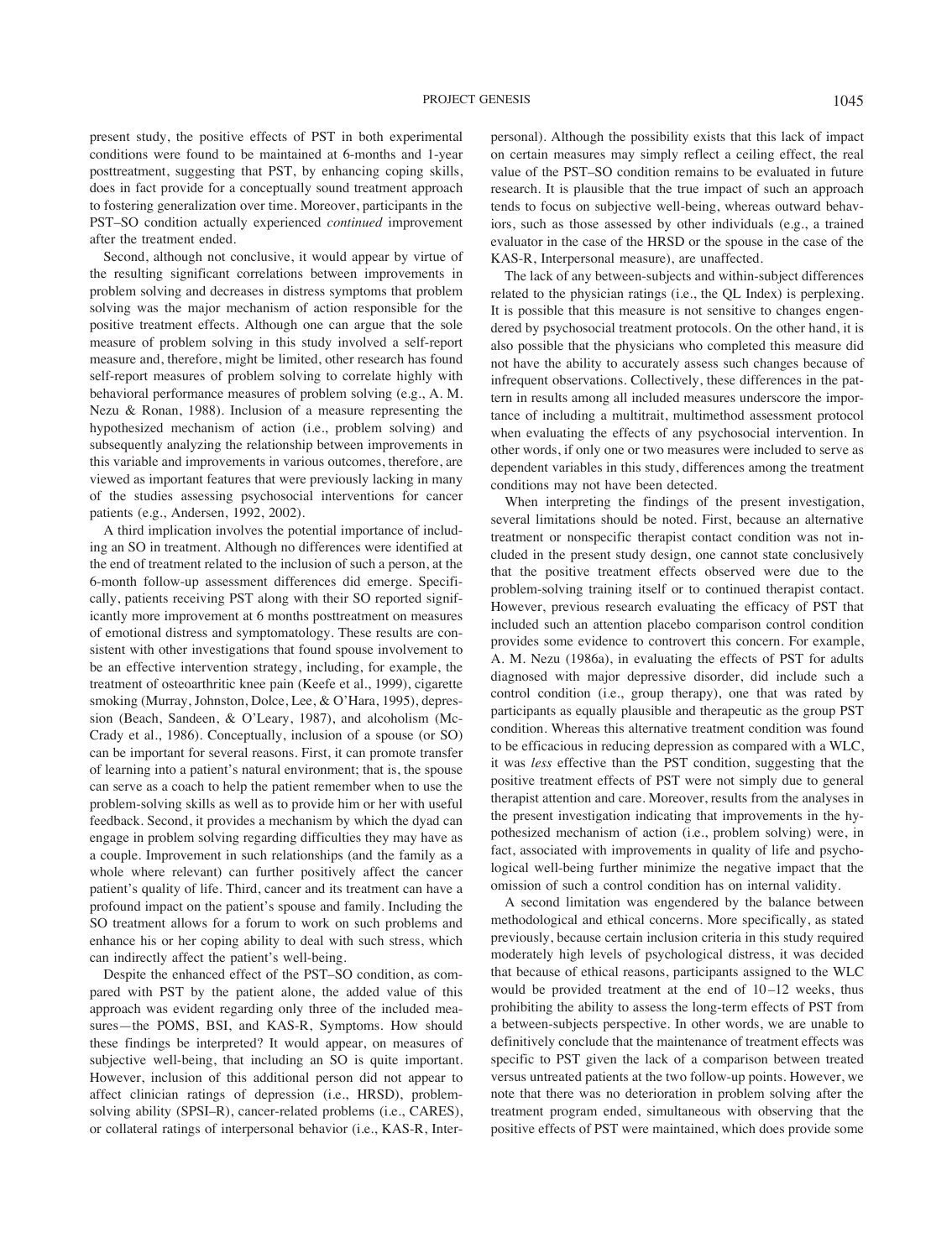evidence that the positive long-term effects were engendered by the PST and not simply by the passage of time.

A third limitation involves the nature of the patient sample included in this study. To participate in this investigation, individuals had to identify an SO who was willing to be involved in treatment. As such, the results of this study may not be generalizable beyond such a sample in that the lack of an SO in one's life (or one who is willing to be involved in an intensive research project) might add more stress to the cancer patient's experience and, thus, may lead to differential responses to the PST protocol applied in this study. In addition, the patients, by virtue of the inclusion criteria, were required to have significant psychological distress despite a rather positive prognosis regarding the course of their cancer. As such, the present study is unable to determine whether PST would be an efficacious approach for cancer patients with much less positive prognoses.

Although it was not a goal of the present investigation, another limitation involves the lack of data regarding actual health outcome (e.g., the impact of PST on morbidity and mortality rates, psychoneuroimmunologic parameters) as well as other biobehavioral outcomes. For example, as Andersen's (2001, 2002) biobehavioral model hypothesizes, multiple paths involving both psychosocial and biological factors can interact to influence the overall course of the cancer disease. Psychosocial variables include both compliance behaviors (i.e., adherence to medical treatment) and other health behaviors (i.e., diet, exercise, tobacco use). The impact of cancer-related stress on various systems (i.e., autonomic, endocrine, immune) can also have an adverse effect on overall health outcome. Given that the present investigation only addressed one component of this overall model, future research concerning the effects of PST on cancer patients needs to include additional aspects of such a model to be able to provide a more comprehensive understanding of how improved problem-solving coping affects a multitude of cancer-related outcome variables.

In sum, the present investigation adds to the overall literature, providing strong support for the efficacy of psychosocial interventions for cancer patients, in this instance, problem-solving therapy. Moreover, in contrast to many other interventions, the effects of PST were found to be fairly robust and long lasting. Inclusion of a measure to assess the specificity of the effects associated with the hypothesized mechanism of action (i.e., improved problemsolving coping) provides for a methodologically more confident stance concerning these findings. However, future research especially needs to evaluate the impact of PST on a patient's medical status (e.g., mortality and morbidity) and other health behaviors, as well as to identify means by which such efficacious approaches can be translated meaningfully into programs that reach larger numbers of cancer patients, especially, for example, those individuals who do not live near major medical centers (see Allen et al., 2002).

#### References

- Allen, S. M., Shah, A. C., Nezu, A. M., Nezu, C. M., Ciambrone, D., Hogan, J., & Mor, V. (2002). A problem-solving approach to stress reduction among younger women with breast carcinoma: A randomized controlled trial. *Cancer, 94,* 3089–3100.
- Andersen, B. L. (1992). Psychological interventions for cancer patients to enhance the quality of life. *Journal of Consulting and Clinical Psychology, 60,* 552–568.
- Andersen, B. L. (2001). A biobehavioral model of psychological interventions. In A. Baum & B. L. Andersen (Eds.), *Psychosocial interventions for cancer.* Washington, DC: American Psychological Association.
- Andersen, B. L. (2002). Biobehavioral outcomes following psychological interventions for cancer patients. *Journal of Consulting and Clinical Psychology, 70,* 590–610.
- Arean, P. A., Perri, M. G., Nezu, A. M., Schein, R. L., Christopher, F., & Joseph, T. X. (1993). Comparative effectiveness of social problemsolving therapy and reminiscence therapy as treatments for depression in older adults. *Journal of Consulting and Clinical Psychology, 61,* 1003– 1010.
- Baker, K. A., Schmidt, M. F., Heinemann, A. W., Langley, M., & Miranti, S. V. (1998). The validity of the Katz Adjustment Scale among people with traumatic brain injury. *Rehabilitation Psychology, 43,* 30–40.
- Baum, A., & Andersen, B. L. (Eds.). (2001). *Psychosocial interventions for cancer.* Washington, DC: American Psychological Association.
- Beach, S. R. H., Sandeen, E. E., & O'Leary, K. D. (1987, November). *Treatment for the depressed, maritally discordant client: A comparison of behavioral marital therapy, individual cognitive therapy, and wait list.* Paper presented at the annual meeting of the Association for Advancement of Behavior Therapy, Boston.
- Brack, G., LaClave, L., & Wyatt, A. S. (1992). The relationship of problem solving and reframing to stress and depression in female college students. *Journal of College Student Development, 33,* 124–131.
- Bucher, J. A., Houts, P. S., Nezu, C. M., & Nezu, A. M. (1999). Improving problem-solving skills of family caregivers through group education. *Journal of Psychosocial Oncology, 16,* 73–84.
- Chen, M. K., & Bryant, B. E. (1975). The measurement of health—A critical and selective overview. *International Journal of Epidemiology, 4,* 257–264.
- Cheng, S. K. (2001). Life stress, problem solving, perfectionism, and depressive symptoms in Chinese. *Cognitive Therapy and Research, 25,* 303–310.
- Derogatis, L. R. (1993). *Brief Symptom Inventory (BSI) administration, scoring, and procedures manual* (3rd ed.). Minneapolis, MN: National Computer Systems.
- D'Zurilla, T. J., & Nezu, A. M. (1990). Development and preliminary evaluation of the Social Problem-Solving Inventory (SPSI). *Psychological Assessment, 2,* 156–163.
- D'Zurilla, T. J., & Nezu, A. M. (1999). *Problem-solving therapy*: *A social competence approach to clinical intervention* (2nd ed.). New York: Springer.
- D'Zurilla, T. J., Nezu, A. M., & Maydeu-Olivares, A. (2002). *Social Problem-Solving Inventory—Revised (SPSI–R).* North Tonawanda, NY: Multi-Health Systems.
- Fawzy, F. I., Fawzy, N. W., Arndt, L. A., & Pasnau, R. O. (1995). Critical review of psychosocial interventions in cancer care. *Archives of General Psychiatry, 52,* 100–113.
- Frye, A. A., & Goodman, S. H. (2000). Which social problem-solving components buffer depression in adolescent girls? *Cognitive Therapy and Research, 24,* 637–650.
- Goodman, S. H., Gravitt, G. W., & Kaslow, N. J. (1995). Social problem solving: A moderator of the relation between negative life stress and depression symptoms in children. *Journal of Abnormal Child Psychology, 23,* 473–485.
- Hamilton, M. (1960). Development of a rating scale for depression. *Journal of Neurology, Neurosurgery and Psychiatry, 23,* 56–62.
- Heinrich, R. L., Schag, C. C., & Ganz, P. A. (1984). Living with cancer: The Cancer Inventory of Problem Situations. *Journal of Clinical Psychology, 40,* 972–980.
- Houts, P. S., Nezu, A. M., Nezu, C. M., & Bucher, J. A. (1996). A problem-solving model of family caregiving for cancer patients. *Patient Education and Counseling, 27,* 63–73.
- Jacobson, N. S., Follette, W. C., & Revenstorf, D. (1984). Psychotherapy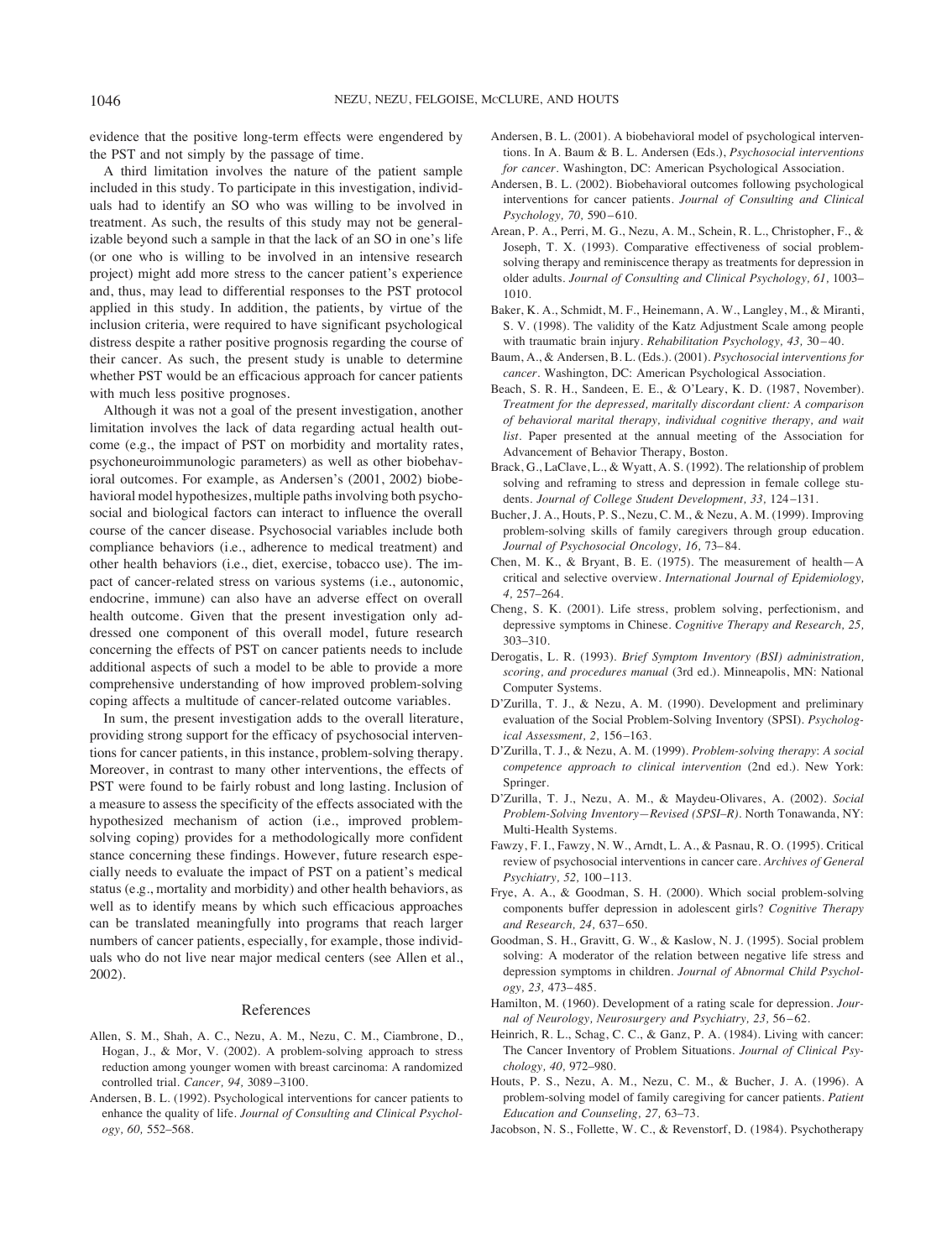outcome research: Methods for reporting variability and evaluating clinical significance. *Behavior Therapy, 15,* 336–352.

- Jacobson, N. S., Holtzworth-Munroe, A., & Schmaling, K. B. (1989). Marital therapy and spouse involvement in the treatment of depression, agoraphobia, and alcoholism. *Journal of Consulting and Clinical Psychology, 57,* 5–10.
- Karnofsky, D. A., & Burchenal, J. H. (1949). The clinical evaluation of chemotherapeutic agents in cancer. In C. M. MacLeod (Ed.), *Evaluation of chemotherapeutic agents* (pp. 199–205). New York: Columbia University Press.
- Katz, M. M., & Lyerly, S. B. (1963). Methods for measuring adjustment and social behavior in the community: I. Rationale, description, discriminative validity and scale development. *Psychological Reports, 13,* 503– 535.
- Keefe, F. J., Caldwell, D. S., Baucom, D., Salley, A., Robinson, E., Timmons, K., et al. (1999). Spouse-assisted coping skills training in the management of knee pain in osteoarthritis: Long-term follow-up results. *Arthritis Care & Research, 12,* 101–111.
- Manne, S. (2003). Role of coping and social support. In I. B. Weiner (Series Ed.) & A. M. Nezu, C. M. Nezu, & P. A. Geller (Vol. Eds.), *Handbook of psychology: Vol. 9. Health psychology* (pp. 51–74). New York: Wiley.
- McCrady, B. S., Noel, N. E., Abrams, D. B., Stout, R. L., Nelson, H. F., & Hay, W. N. (1986). Comparative effectiveness of three types of spouse involvement in outpatient behavioral alcoholism treatment. *Journal of Studies on Alcohol, 47,* 459–467.
- McNair, D. M., Lorr, M., & Droppleman, L. F. (1992). *Profile of Mood States.* San Diego, CA: EdITS.
- Mermelstein, H. T., & Lesko, L. (1992). Depression in patients with cancer. *Psychooncology, 1,* 199–125.
- Meyer, T. J., & Mark, M. M. (1995). Effects of psychosocial interventions with adult cancer patients: A meta-analysis of randomized experiments. *Health Psychology, 14,* 101–108.
- Miner, R. C., & Dowd, E. T. (1996). An empirical test of the problem solving model of depression and its application to the prediction of anxiety and anger. *Counselling Psychology Quarterly, 9,* 163–176.
- Moore, J. E., & Chaney, E. F. (1985). Outpatient group treatment of chronic pain: Effects of spouse involvement. *Journal of Consulting and Clinical Psychology, 53,* 326–334.
- Murray, R. P., Johnston, J. J., Dolce, J. J., Lee, W. W., & O'Hara, P. (1995). Social support for smoking cessation and abstinence: The Lung Health Study. *Addictive Behaviors, 20,* 159–170.
- Nezu, A. M. (1986a). Efficacy of a social problem-solving therapy approach for unipolar depression. *Journal of Consulting and Clinical Psychology, 54,* 196–202.
- Nezu, A. M. (1986b). Negative life stress and anxiety: Problem solving as a moderator variable. *Psychological Reports, 58,* 279–283.
- Nezu, A. M. (in press). *Problem solving and behavior therapy revisited. Behavior Therapy.*
- Nezu, A. M., & D'Zurilla, T. J. (1989). Social problem solving and negative affective states. In P. C. Kendall & D. Watson (Eds.), *Anxiety and depression: Distinctive and overlapping features* (pp. 285–315). New York: Academic Press.
- Nezu, A. M., Lombardo, E., & Nezu, C. M. (in press). Cancer. In A. Kuczmierczyk & A. Nikcevic (Eds.), *A clinician's guide to behavioural medicine: A case formulation approach.* London, England: Routledge.
- Nezu, A. M., Nezu, C. M., Faddis, S., DelliCarpini, L. A., & Houts, P. S. (1995, November). *Social problem solving as a moderator of cancerrelated stress.* Paper presented to the Association for Advancement of Behavior Therapy, Washington, DC.
- Nezu, A. M., Nezu, C. M., Felgoise, S. H., & Zwick, M. L. (2003).

Psychosocial oncology. In I. B. Weiner (Series Ed.) & A. M. Nezu, C. M. Nezu, & P. A. Geller (Vol. Eds.), *Handbook of psychology: Vol. 9. Health psychology* (pp. 267–292). New York: Wiley.

- Nezu, A. M., Nezu, C. M., Friedman, S. H., Faddis, S., & Houts, P. S. (1998). *Helping cancer patients cope: A problem-solving approach.* Washington, DC: American Psychological Association.
- Nezu, A. M., Nezu, C. M., Houts, P. S., Friedman, S. H., & Faddis, S. (1999). Relevance of problem-solving therapy to psychosocial oncology. *Journal of Psychosocial Oncology, 16,* 5–26.
- Nezu, A. M., Nezu, C. M., McClure, K. S., & Zwick, M. L. (2002). Assessment of depression. In I. H. Gotlib & C. L. Hammen (Eds.), *Handbook of depression and its treatment* (pp. 61–85). New York: Guilford Press.
- Nezu, A. M., Nezu, C. M., & Perri, M. G. (1989). *Problem-solving therapy for depression: Theory, research, and clinical guidelines.* New York: Wiley.
- Nezu, A. M., Nezu, C. M., Saraydarian, L., Kalmar, K., & Ronan, G. F. (1986). Social problem solving as a moderating variable between negative life stress and depression. *Cognitive Therapy and Research, 10,* 489–498.
- Nezu, A. M., & Perri, M. G. (1989). Problem-solving therapy for unipolar depression: An initial dismantling investigation. *Journal of Consulting and Clinical Psychology, 57,* 408–413.
- Nezu, A. M., Perri, M. G., Nezu, C. M., & Mahoney, D. (1987, November). *Social problem solving as a moderator of stressful events among clinically depressed individuals.* Paper presented to the Association for Advancement of Behavior Therapy, Boston.
- Nezu, A. M., & Ronan, G. F. (1985). Life stress, current problems, problem solving, and depressive symptoms: An integrative model. *Journal of Consulting and Clinical Psychology, 53,* 693–697.
- Nezu, A. M., & Ronan, G. F. (1988). Problem solving as a moderator of stress-related depressive symptoms: A prospective analysis. *Journal of Counseling Psychology, 35,* 134–138.
- Nezu, A. M., Ronan, G. F., Meadows, E. A., & McClure, K. S. (Eds.). (2000). *Practitioner's guide to empirically based measures of depression.* New York: Kluwer Academic/Plenum Publishers.
- Nezu, C. M., Nezu, A. M., Friedman, S. H., Houts, P. S., DelliCarpini, L. A., Nemeth, C. B., & Faddis, S. (1999). Cancer and psychological distress: Two investigations regarding the role of problem solving. *Journal of Psychosocial Oncology, 16,* 27–40.
- Priester, M. J., & Clum, G. A. (1993). Perceived problem-solving ability as a predictor of depression, hopelessness, and suicide ideation in a college population. *Journal of Counseling Psychology, 40,* 79–85.
- Schag, C. C., & Heinrich, R. L. (1989). *Cancer Rehabilitation Evaluation System manual.* Santa Monica, CA: CARES Consultants.
- Schag, C. C., Heinrich, R. L., Aadland, R. L., & Ganz, P. A. (1990). Assessing problems of cancer patients: Psychometric properties of the Cancer Inventory of Problem Situations. *Health Psychology, 9,* 83–102.
- Spitzer, W. O., Dobson, A. J., Hall, J., Chesterman, E., Levi, J., Shepherd, R., et al. (1981). Measuring the quality of life of cancer patients: A concise QL-Index for use by physicians. *Journal of Chronic Disabilities, 34,* 585–597.
- Telch, C. F., & Telch, M. J. (1986). Group coping skills instruction and supportive group therapy for cancer patients: A comparison of strategies. *Journal of Consulting and Clinical Psychology, 54,* 802–808.
- Weisman, A. D., Worden, J. W., & Sobel, H. J. (1980). *Psychosocial screening and intervention with cancer patients: Research report.* Boston: Harvard Medical School.
- Zabora, J. R., Smith-Wilson, R., Fetting, J. H., & Enterline, J. P. (1990). An efficient method for psychosocial screening of cancer patients. *Psychosomatics, 31,* 192–196.